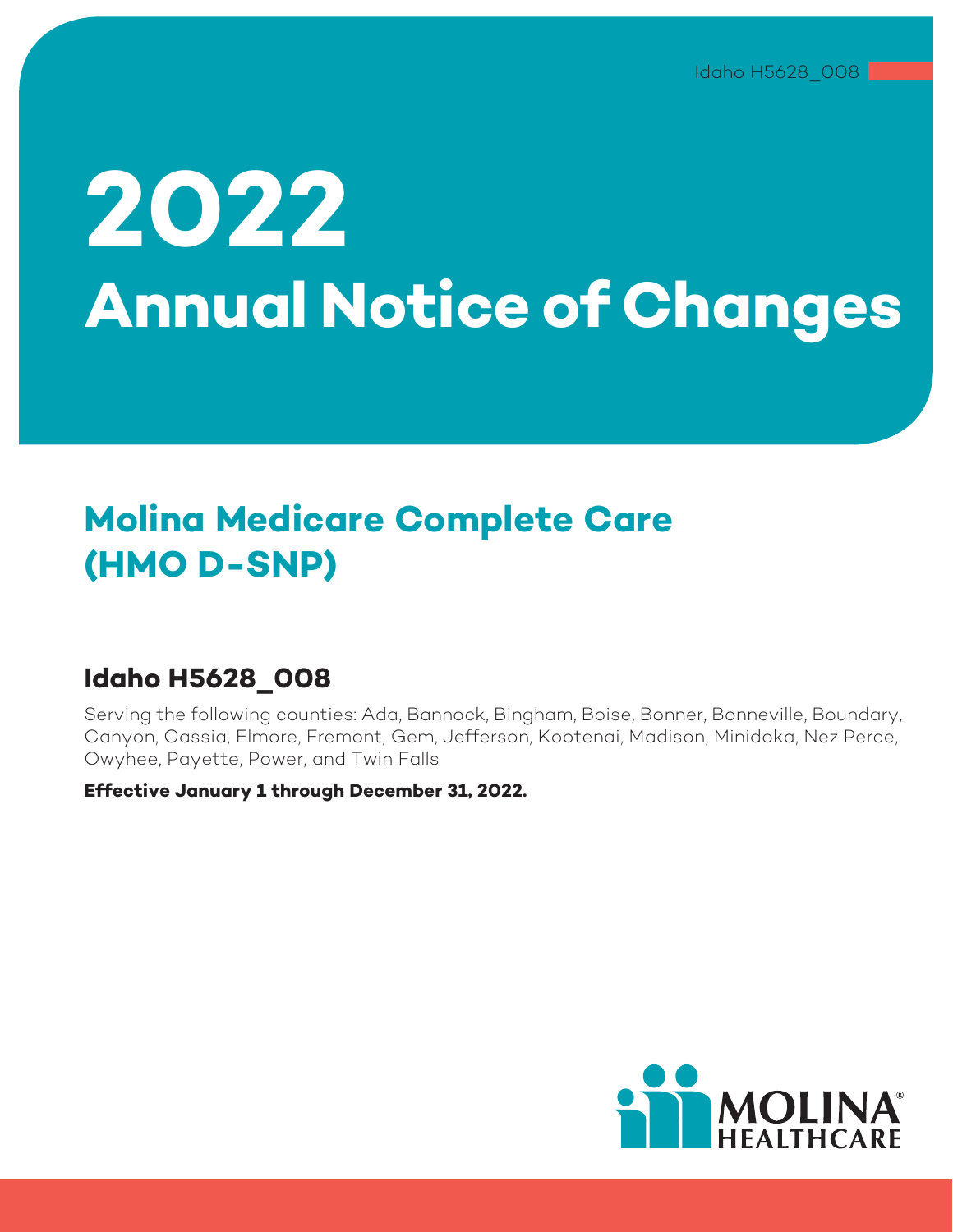# *Molina Medicare Complete Care (HMO D-SNP) offered by Molina Healthcare of Utah, Inc. (Molina Healthcare of Idaho)*

# **Annual Notice of Changes for 2022**

You are currently enrolled as a member of Molina Medicare Complete Care (HMO D-SNP). Next year, there will be some changes to the plan's costs and benefits*. This booklet tells about the changes.* 

#### **What to do now**

- **1. ASK:** Which changes apply to you
- $\Box$  Check the changes to our benefits and costs to see if they affect you.
	- 1 It's important to review your coverage now to make sure it will meet your needs next year.
	- Do the changes affect the services you use?
	- 1 Look in Sections [1.1](#page-8-0) and [1.5 f](#page-9-0)or information about benefit and cost changes for our plan.
- $\Box$  Check the changes in the booklet to our prescription drug coverage to see if they affect you.
	- Will your drugs be covered?
	- Are your drugs in a different tier, with different cost sharing?
	- Do any of your drugs have new restrictions, such as needing approval from us before you fill your prescription?
	- Can you keep using the same pharmacies? Are there changes to the cost of using this pharmacy?
	- Review the 2022 Drug List and look in Section [1.6](#page-10-0) for information about changes to our drug coverage.
	- 1 Your drug costs may have risen since last year. Talk to your doctor about lower cost alternatives that may be available for you; this may save you in annual out-of-pocket costs throughout the year. To get additional information on drug prices visit [go.medicare.gov/drugprices,](https://go.medicare.gov/drugprices) and click the "dashboards" link in the middle of the second Note toward the bottom of the page. These dashboards highlight which manufacturers have been increasing their prices and also show other year-to-year drug price information. Keep in mind that your plan benefits will determine exactly how much your own drug costs may change.
- $\Box$  Check to see if your doctors and other providers will be in our network next year.
	- Are your doctors, including specialists you see regularly, in our network?
	- What about the hospitals or other providers you use?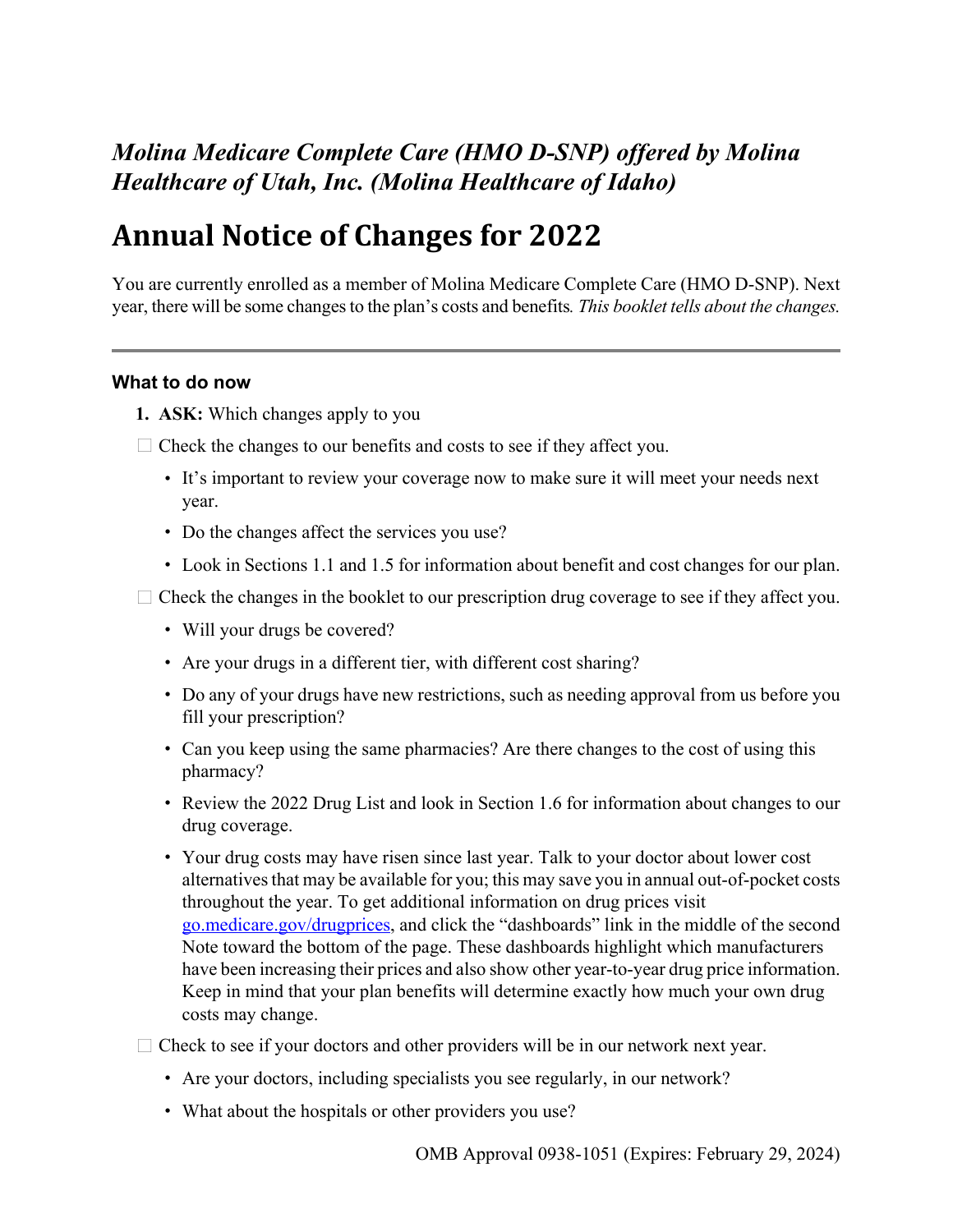- 1 Look in Section [1.3](#page-8-0) for information about our *Provider/Pharmacy Directory*.
- $\Box$  Think about your overall health care costs.
	- 1 How much will you spend out-of-pocket for the services and prescription drugs you use regularly?
	- How much will you spend on your premium and deductibles?
	- How do your total plan costs compare to other Medicare coverage options?
- $\Box$  Think about whether you are happy with our plan.
- **2. COMPARE:** Learn about other plan choices
- $\Box$  Check coverage and costs of plans in your area.
	- Use the personalized search feature on the Medicare Plan Finder at [www.medicare.gov/](http://www.medicare.gov/plan-compare) [plan-compare](http://www.medicare.gov/plan-compare) website.
	- 1 Review the list in the back of your *Medicare & You 2022* handbook.
	- Look in Section [2](#page-17-0) to learn more about your choices.
- $\Box$  Once you narrow your choice to a preferred plan, confirm your costs and coverage on the plan's website.
- **3. CHOOSE:** Decide whether you want to change your plan
	- If you don't join another plan by December 7, 2021, you will be enrolled in Molina Medicare Complete Care (HMO D-SNP).
	- 1 If you want to **change to a different plan** that may better meet your needs, you can switch plans between October 15 and December 7. Look in section [2](#page-17-0) , page 14 to learn more about your choices.
- **4. ENROLL:** To change plans, join a plan between **October 15** and **December 7, 2021**
	- 1 If you don't join another plan by **December 7, 2021**, you will be enrolled in Molina Medicare Complete Care (HMO D-SNP).
	- 1 If you join another plan between **October 15** and **December 7, 2021**, your new coverage will start on **January 1, 2022**. You will be automatically disenrolled from your current plan.

## **Additional Resources**

- This document is available for free in Spanish.
- Please contact our Member Services number at (844) 239-4913 for additional information. (TTY users should call 711.) Hours are 7 days a week, 8:00 a.m. to 8:00 p.m., local time.
- 1 You can also ask for this information in other formats, such as audio, braille, or large print.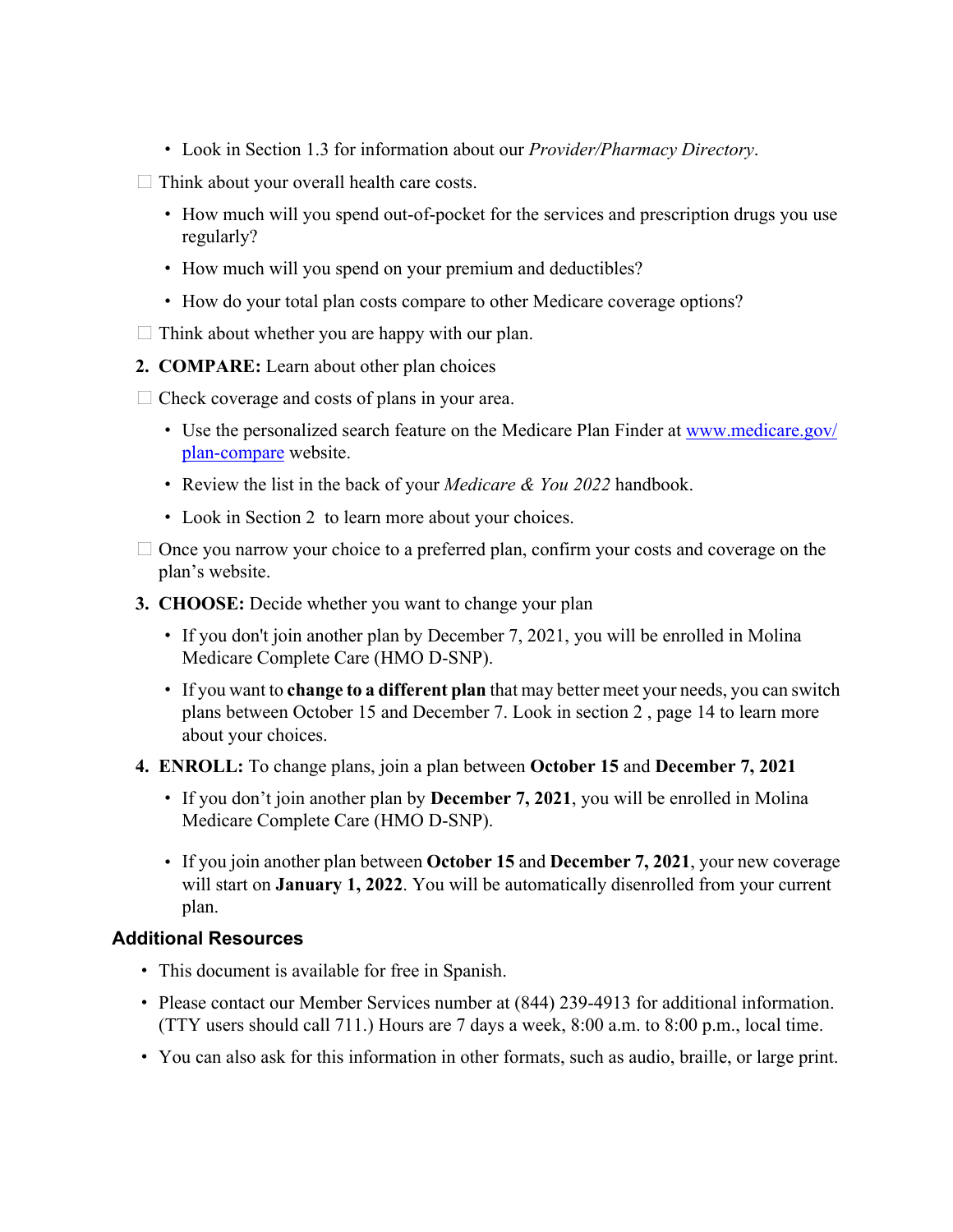1 **Coverage under this Plan qualifies as Qualifying Health Coverage (QHC)** and satisfies the Patient Protection and Affordable Care Act's (ACA) individual shared responsibility requirement. Please visit the Internal Revenue Service (IRS) website at [www.irs.gov/Affordable-Care-Act/Individuals-and-Families](https://www.irs.gov/affordable-care-act/individuals-and-families) for more information.

## **About Molina Medicare Complete Care (HMO D-SNP)**

- Molina Medicare Complete Care HMO D-SNP is a Health Plan with a Medicare Contract and a contract with the state Medicaid program. Enrollment in Molina Medicare Complete Care depends on contract renewal.
- When this booklet says "we," "us," or "our," it means Molina Healthcare of Utah, Inc. (Molina Healthcare of Idaho). When it says "plan" or "our plan," it means Molina Medicare Complete Care (HMO D-SNP).
- Molina Healthcare complies with applicable Federal civil rights laws and does not discriminate on the basis of race, ethnicity, national origin, religion, gender, sex, age, mental or physical disability, health status, receipt of healthcare, claims experience, medical history, genetic information, evidence of insurability, geographic location.

H5628\_22\_008\_IDANOC\_M IDM08ACEN0821S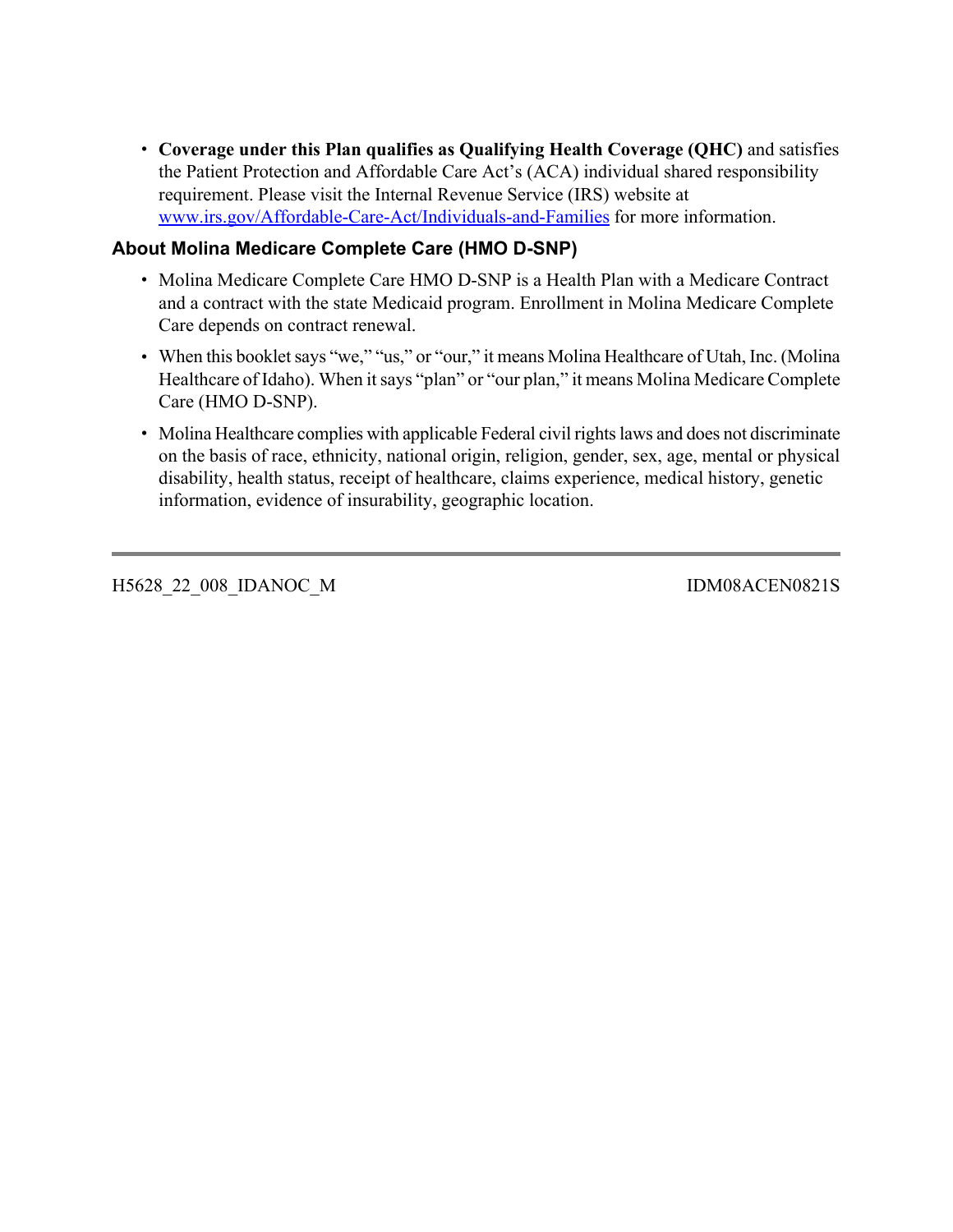# **Summary of Important Costs for 2022**

The table below compares the 2021 costs and 2022 costs for Molina Medicare Complete Care (HMO D-SNP) in several important areas. **Please note this is only a summary of changes**. A copy of the *Evidence of Coverage* is located on our website at [www.MolinaHealthcare.com/Medicare](http://www.molinahealthcare.com/Medicare). You may also call Member Services to ask us to mail you an *Evidence of Coverage*. If you are eligible for Medicare cost-sharing assistance under Medicaid, you pay \$0 for your deductible, doctor office visits, and inpatient hospital stays.

| Cost                                                                                                                                                                                                                                                                                                                    | 2021 (this year)                                                                                                                                                                                                                                                                                                                                                                                                    | 2022 (next year)                                                                                                                                                                                                                                                                                                                                                                                                    |
|-------------------------------------------------------------------------------------------------------------------------------------------------------------------------------------------------------------------------------------------------------------------------------------------------------------------------|---------------------------------------------------------------------------------------------------------------------------------------------------------------------------------------------------------------------------------------------------------------------------------------------------------------------------------------------------------------------------------------------------------------------|---------------------------------------------------------------------------------------------------------------------------------------------------------------------------------------------------------------------------------------------------------------------------------------------------------------------------------------------------------------------------------------------------------------------|
| Monthly plan premium*                                                                                                                                                                                                                                                                                                   | \$0                                                                                                                                                                                                                                                                                                                                                                                                                 | \$0                                                                                                                                                                                                                                                                                                                                                                                                                 |
| * Your premium may be higher or<br>lower than this amount. See<br>Section 1.1 for details.                                                                                                                                                                                                                              |                                                                                                                                                                                                                                                                                                                                                                                                                     |                                                                                                                                                                                                                                                                                                                                                                                                                     |
| <b>Doctor office visits</b>                                                                                                                                                                                                                                                                                             | Primary care visits: \$0<br>copay per visit                                                                                                                                                                                                                                                                                                                                                                         | Primary care visits: \$0<br>copay per visit                                                                                                                                                                                                                                                                                                                                                                         |
|                                                                                                                                                                                                                                                                                                                         | Specialist visits: \$0 copay<br>per visit                                                                                                                                                                                                                                                                                                                                                                           | Specialist visits: \$0 copay<br>per visit                                                                                                                                                                                                                                                                                                                                                                           |
| <b>Inpatient hospital stays</b>                                                                                                                                                                                                                                                                                         | \$0 copay                                                                                                                                                                                                                                                                                                                                                                                                           | \$0 copay                                                                                                                                                                                                                                                                                                                                                                                                           |
| Includes inpatient acute, inpatient<br>rehabilitation, long-term care hospitals<br>and other types of inpatient hospital<br>services. Inpatient hospital care starts<br>the day you are formally admitted to<br>the hospital with a doctor's order. The<br>day before you are discharged is your<br>last inpatient day. | The plan covers up to 90<br>days of inpatient hospital<br>care each benefit period.<br>You also have an additional<br>60 days of coverage, called<br>lifetime reserve days. These<br>60 days can be used only<br>once. We will automatically<br>start applying lifetime<br>reserve days unless you<br>specifically tell us not to.<br>(refer to your Evidence of<br>Coverage for more detail on<br>benefit periods) | The plan covers up to 90<br>days of inpatient hospital<br>care each benefit period.<br>You also have an additional<br>60 days of coverage, called<br>lifetime reserve days. These<br>60 days can be used only<br>once. We will automatically<br>start applying lifetime<br>reserve days unless you<br>specifically tell us not to.<br>(refer to your Evidence of<br>Coverage for more detail on<br>benefit periods) |
| Part D prescription drug coverage                                                                                                                                                                                                                                                                                       | Deductible: \$0                                                                                                                                                                                                                                                                                                                                                                                                     | Deductible: \$0                                                                                                                                                                                                                                                                                                                                                                                                     |
| (See Section 1.6 for details.)                                                                                                                                                                                                                                                                                          | Copayment during the<br>Initial Coverage Stage:                                                                                                                                                                                                                                                                                                                                                                     | Copayment during the<br>Initial Coverage Stage:                                                                                                                                                                                                                                                                                                                                                                     |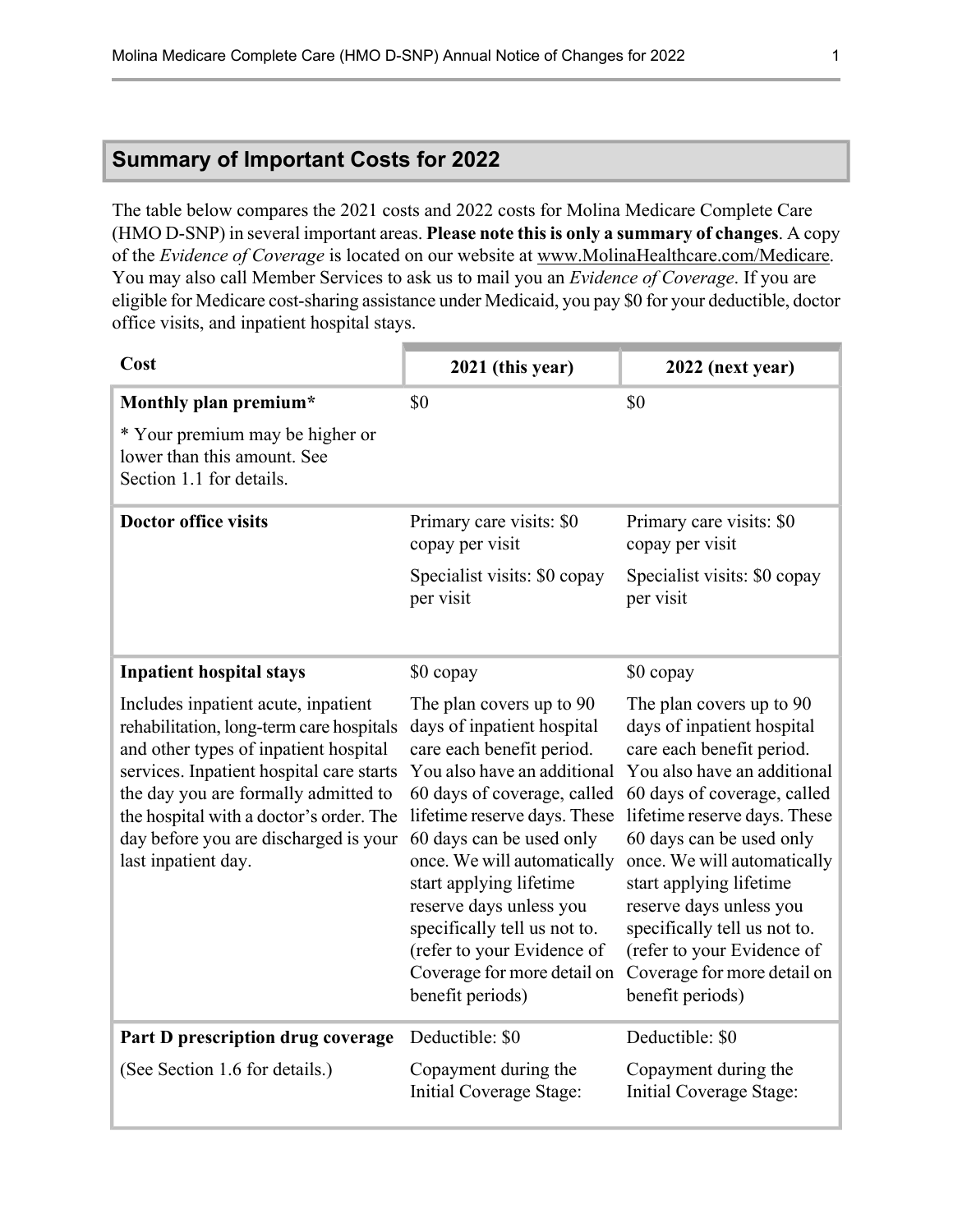| Cost | 2021 (this year)                                                                                                                                                                                                                                                                                                                                                                                                                                                                                                                                                                                                                                                                                                                                                                                                                                                                                                                                                                                               | 2022 (next year)                                                                                                                                                                                                                                                                                                                                                                                                                                                                                                                                                                                                                                 |
|------|----------------------------------------------------------------------------------------------------------------------------------------------------------------------------------------------------------------------------------------------------------------------------------------------------------------------------------------------------------------------------------------------------------------------------------------------------------------------------------------------------------------------------------------------------------------------------------------------------------------------------------------------------------------------------------------------------------------------------------------------------------------------------------------------------------------------------------------------------------------------------------------------------------------------------------------------------------------------------------------------------------------|--------------------------------------------------------------------------------------------------------------------------------------------------------------------------------------------------------------------------------------------------------------------------------------------------------------------------------------------------------------------------------------------------------------------------------------------------------------------------------------------------------------------------------------------------------------------------------------------------------------------------------------------------|
|      | Drug Tier 1: \$0, \$1.30,<br>$\bullet$<br>or \$3.70 copay for<br>generic drugs (including<br>brand drugs treated as<br>generic) \$0, \$4.00, or<br>\$9.20 copay for all other<br>drugs per prescription<br>Drug Tier 2: \$0, \$1.30,<br>$\bullet$<br>or \$3.70 copay for<br>generic drugs (including<br>brand drugs treated as<br>generic) \$0, \$4.00, or<br>\$9.20 copay for all other<br>drugs per prescription<br>Drug Tier 3: \$0, \$1.30,<br>or \$3.70 copay for<br>generic drugs (including<br>brand drugs treated as<br>generic) \$0, \$4.00, or<br>\$9.20 copay for all other<br>drugs per prescription<br>• Drug Tier 4: \$0, \$1.30,<br>or \$3.70 copay for<br>generic drugs (including<br>brand drugs treated as<br>generic) \$0, \$4.00, or<br>\$9.20 copay for all other<br>drugs per prescription<br>Drug Tier 5: \$0, \$1.30,<br>or \$3.70 copay for<br>generic drugs (including<br>brand drugs treated as<br>generic) \$0, \$4.00, or<br>\$9.20 copay for all other<br>drugs per prescription | • Drug Tier 1: \$0 copay<br>• Drug Tier 2: \$0 copay<br>• Drug Tier 3: \$0, \$1.35,<br>or \$3.95 copay for<br>generic drugs (including<br>brand drugs treated as<br>generic) \$0, \$4.00, or<br>\$9.85 copay for all other<br>drugs per prescription<br>Drug Tier 4: \$0, \$1.35,<br>or \$3.95 copay for<br>generic drugs (including<br>brand drugs treated as<br>generic) \$0, \$4.00, or<br>\$9.85 copay for all other<br>drugs per prescription<br>Drug Tier 5: \$0, \$1.35,<br>or \$3.95 copay for<br>generic drugs (including<br>brand drugs treated as<br>generic) \$0, \$4.00, or<br>\$9.85 copay for all other<br>drugs per prescription |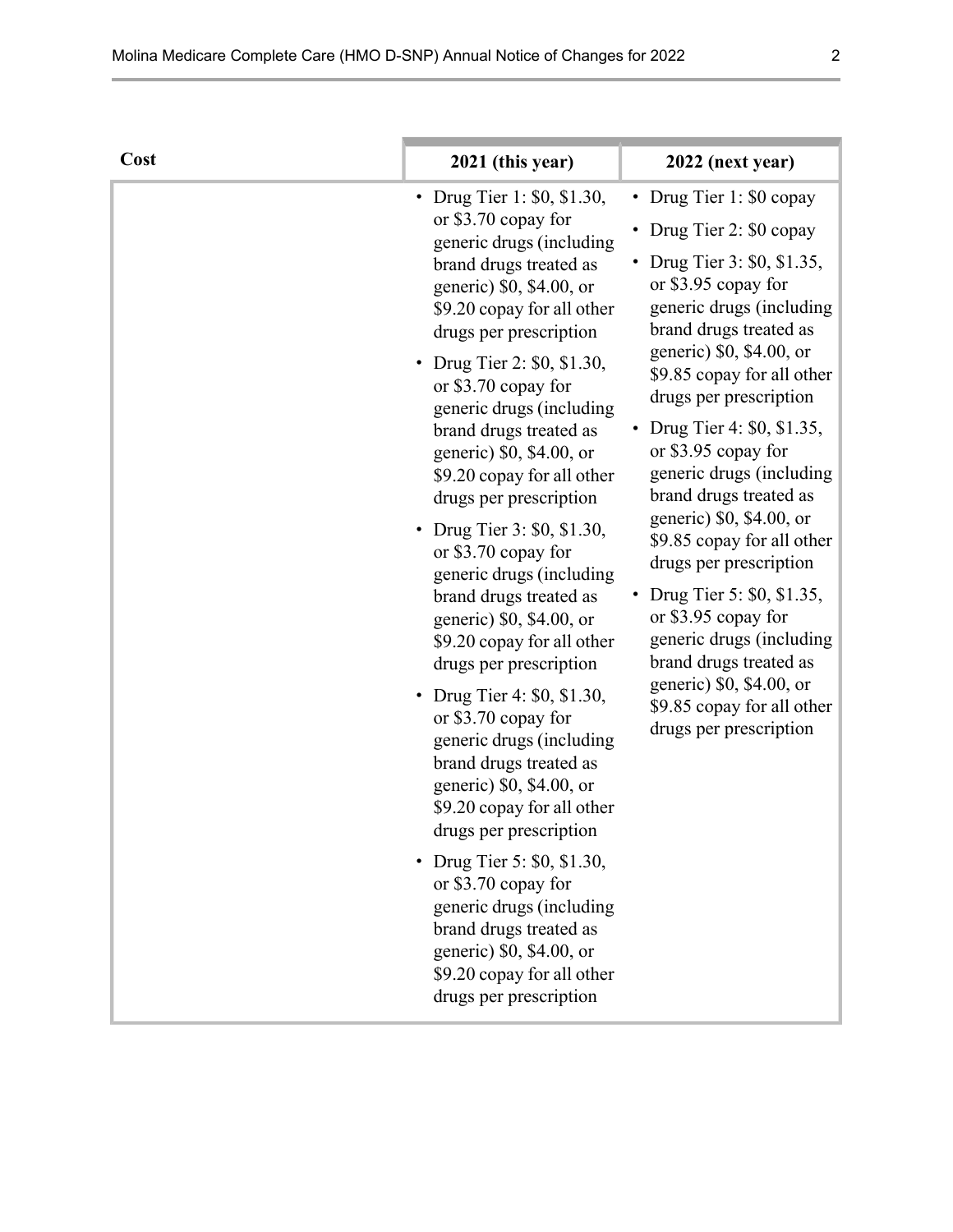| Cost                                                                                                                                    | 2021 (this year)                                                                                                                                                                                                                            | 2022 (next year)                                                                                                                                                                                                                            |
|-----------------------------------------------------------------------------------------------------------------------------------------|---------------------------------------------------------------------------------------------------------------------------------------------------------------------------------------------------------------------------------------------|---------------------------------------------------------------------------------------------------------------------------------------------------------------------------------------------------------------------------------------------|
| Maximum out-of-pocket amount                                                                                                            | \$2,000                                                                                                                                                                                                                                     | \$7,550                                                                                                                                                                                                                                     |
| This is the <u>most</u> you will pay<br>out-of-pocket for your covered<br>Part A and Part B services. (See<br>Section 1.2 for details.) | If you are eligible for<br>Medicare cost-sharing<br>assistance under Medicaid.<br>you are not responsible for<br>paying any out-of-pocket<br>costs toward the maximum<br>out-of-pocket amount for<br>covered Part A and Part B<br>services. | If you are eligible for<br>Medicare cost-sharing<br>assistance under Medicaid,<br>you are not responsible for<br>paying any out-of-pocket<br>costs toward the maximum<br>out-of-pocket amount for<br>covered Part A and Part B<br>services. |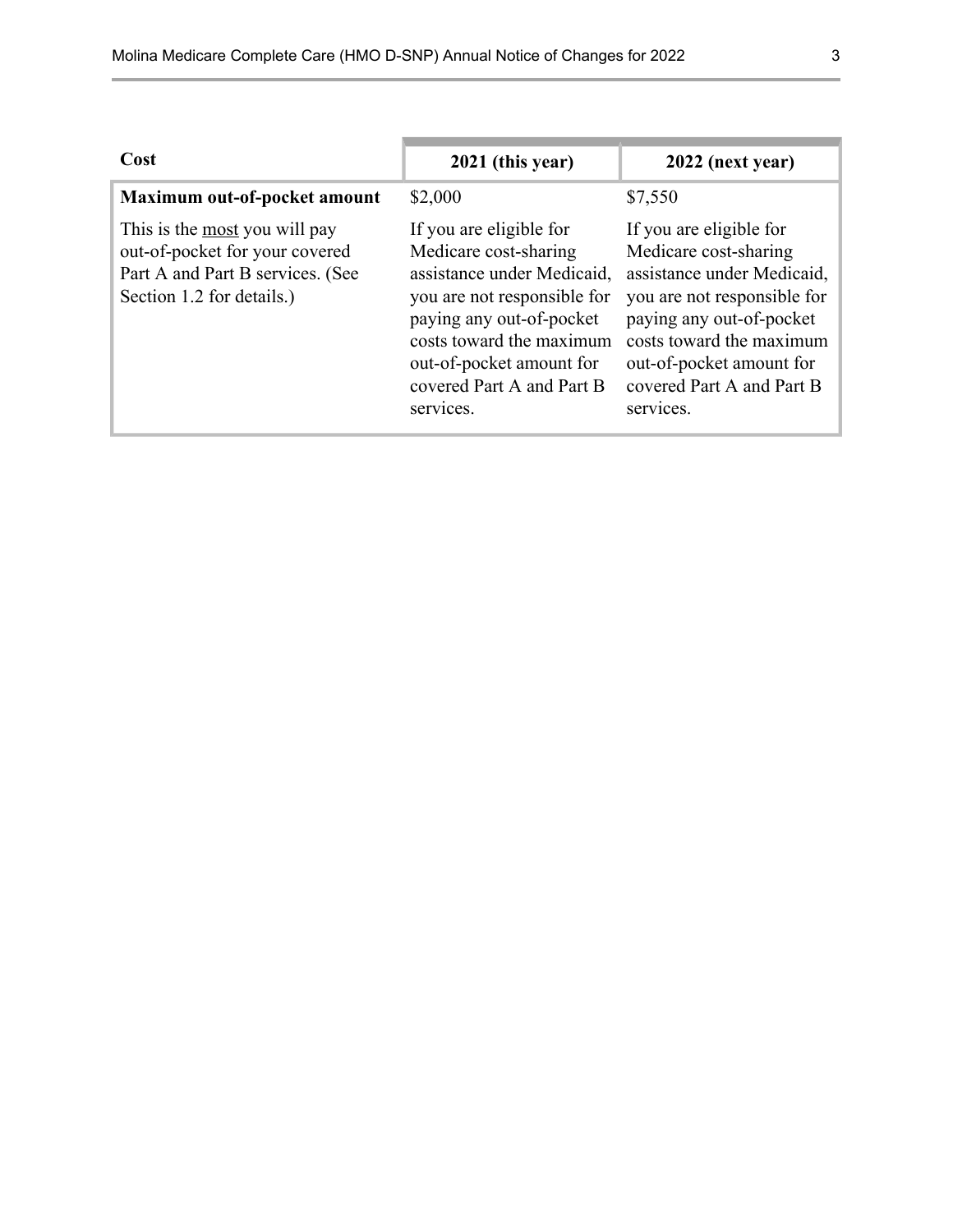# *Annual Notice of Changes* **for 2022 Table of Contents**

| Section 2.1 – If you want to stay in Molina Medicare Complete Care (HMO D-SNP)  14 |  |
|------------------------------------------------------------------------------------|--|
|                                                                                    |  |
|                                                                                    |  |
| SECTION 4 Programs That Offer Free Counseling about Medicare and                   |  |
|                                                                                    |  |
| SECTION 5 Programs That Help Pay for Prescription Drugs 15                         |  |
|                                                                                    |  |
| Section 6.1 - Getting Help from Molina Medicare Complete Care (HMO D-SNP) 16       |  |
|                                                                                    |  |
|                                                                                    |  |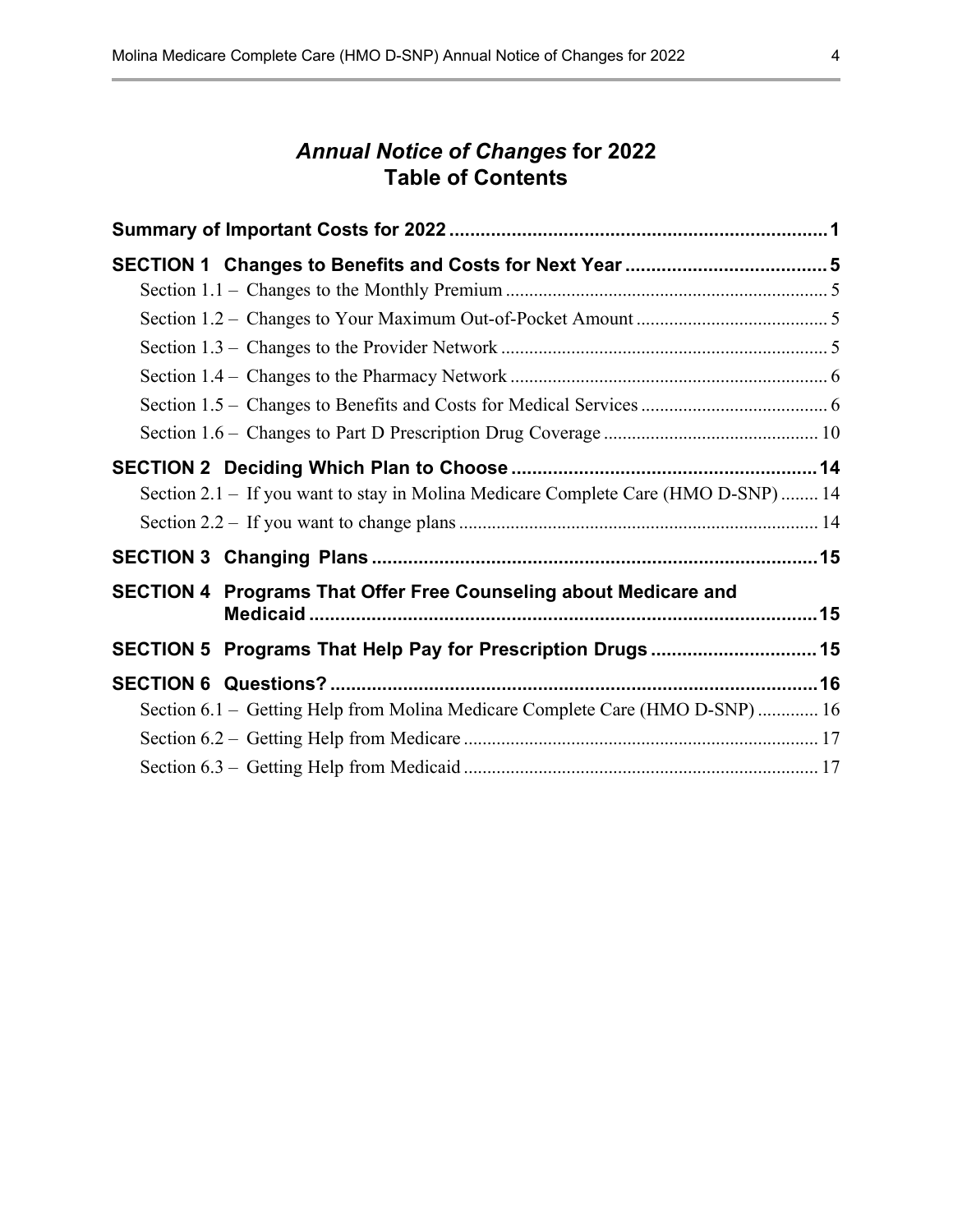# <span id="page-8-0"></span>**SECTION 1 Changes to Benefits and Costs for Next Year**

# **Section 1.1 – Changes to the Monthly Premium**

 $\overline{a}$ 

l

| Cost                                                                                                      |     | 2021 (this year) |     | 2022 (next year) |
|-----------------------------------------------------------------------------------------------------------|-----|------------------|-----|------------------|
| <b>Monthly premium</b>                                                                                    | \$0 |                  | \$0 |                  |
| (You must also continue to pay your<br>Medicare Part B premium unless it is paid<br>for you by Medicaid.) |     |                  |     |                  |

## **Section 1.2 – Changes to Your Maximum Out-of-Pocket Amount**

To protect you, Medicare requires all health plans to limit how much you pay "out-of-pocket" during the year. This limit is called the "maximum out-of-pocket amount." Once you reach this amount, you generally pay nothing for covered Part A and Part B services for the rest of the year.

| Cost                                                                                                                                                                                                                                 | 2021 (this year) | 2022 (next year)                                                                                                                                                 |
|--------------------------------------------------------------------------------------------------------------------------------------------------------------------------------------------------------------------------------------|------------------|------------------------------------------------------------------------------------------------------------------------------------------------------------------|
| Maximum out-of-pocket amount                                                                                                                                                                                                         | \$2,000          | \$7,550                                                                                                                                                          |
| You are not responsible for paying any<br>out-of-pocket costs toward the maximum<br>out-of-pocket amount for covered Part A<br>and Part B services.<br>Your costs for covered medical services<br>(such as copays) count toward your |                  | Once you have paid<br>\$7,550 out-of-pocket for<br>covered Part A and Part B<br>services, you will pay<br>nothing for your covered<br>Part A and Part B services |
| maximum out-of-pocket amount. Your<br>plan premium and your costs for<br>prescription drugs do not count toward<br>your maximum out-of-pocket amount.                                                                                |                  | for the rest of the calendar<br>year.                                                                                                                            |

# **Section 1.3 – Changes to the Provider Network**

There are changes to our network of providers for next year. An updated *Provider/Pharmacy Directory* is located on our website at [www.MolinaHealthcare.com/Medicare](http://www.molinahealthcare.com/Medicare). You may also call Member Services for updated provider information or to ask us to mail you a *Provider/Pharmacy Directory*. **Please review the 2022** *Provider/Pharmacy Directory* **to see if your providers (primary care provider, specialists, hospitals, etc.) are in our network**.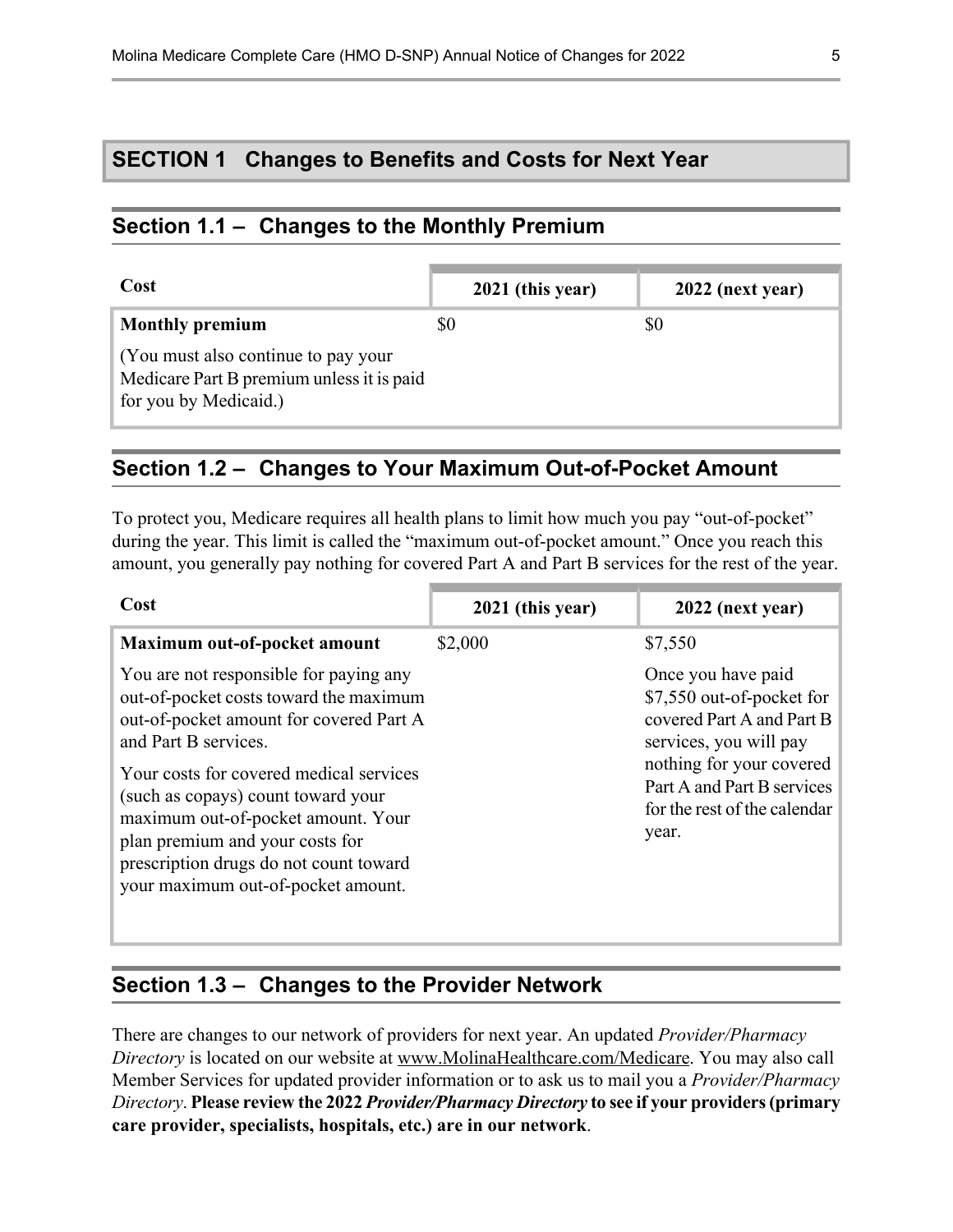<span id="page-9-0"></span>It is important that you know that we may make changes to the hospitals, doctors, and specialists (providers) that are part of your plan during the year. There are a number of reasons why your provider might leave your plan, but if your doctor or specialist does leave your plan, you have certain rights and protections summarized below:

- 1 Even though our network of providers may change during the year, we must furnish you with uninterrupted access to qualified doctors and specialists.
- 1 We will make a good faith effort to provide you with at least 30 days' notice that your provider is leaving our plan so that you have time to select a new provider.
- 1 We will assist you in selecting a new qualified provider to continue managing your health care needs.
- 1 If you are undergoing medical treatment you have the right to request, and we will work with you to ensure, that the medically necessary treatment you are receiving is not interrupted.
- If you believe we have not furnished you with a qualified provider to replace your previous provider or that your care is not being appropriately managed, you have the right to file an appeal of our decision.
- If you find out your doctor or specialist is leaving your plan, please contact us so we can assist you in finding a new provider to manage your care.

# **Section 1.4 – Changes to the Pharmacy Network**

Amounts you pay for your prescription drugs may depend on which pharmacy you use. Medicare drug plans have a network of pharmacies. In most cases, your prescriptions are covered *only* if they are filled at one of our network pharmacies.

There are changes to our network of pharmacies for next year. An updated *Provider/Pharmacy Directory* is located on our website at [www.MolinaHealthcare.com/Medicare](http://www.molinahealthcare.com/Medicare). You may also call Member Services for updated provider information or to ask us to mail you a *Provider/Pharmacy Directory*. **Please review the 2022** *Provider/Pharmacy Directory* **to see which pharmacies are in our network.** 

# **Section 1.5 – Changes to Benefits and Costs for Medical Services**

Please note that the *Annual Notice of Changes* tells you about changes to your Medicare benefits and costs.

We are changing our coverage for certain medical services next year. The information below describes these changes. For details about the coverage and costs for these services, see Chapter 4, *Benefits Chart (what is covered and what you pay)*, in your *2022 Evidence of Coverage*. A copy of the *Evidence of Coverage* is located on our website at [www.MolinaHealthcare.com/Medicare.](http://www.molinahealthcare.com/Medicare) You may also call Member Services to ask us to mail you an *Evidence of Coverage*.

#### **Opioid treatment program services**

l

l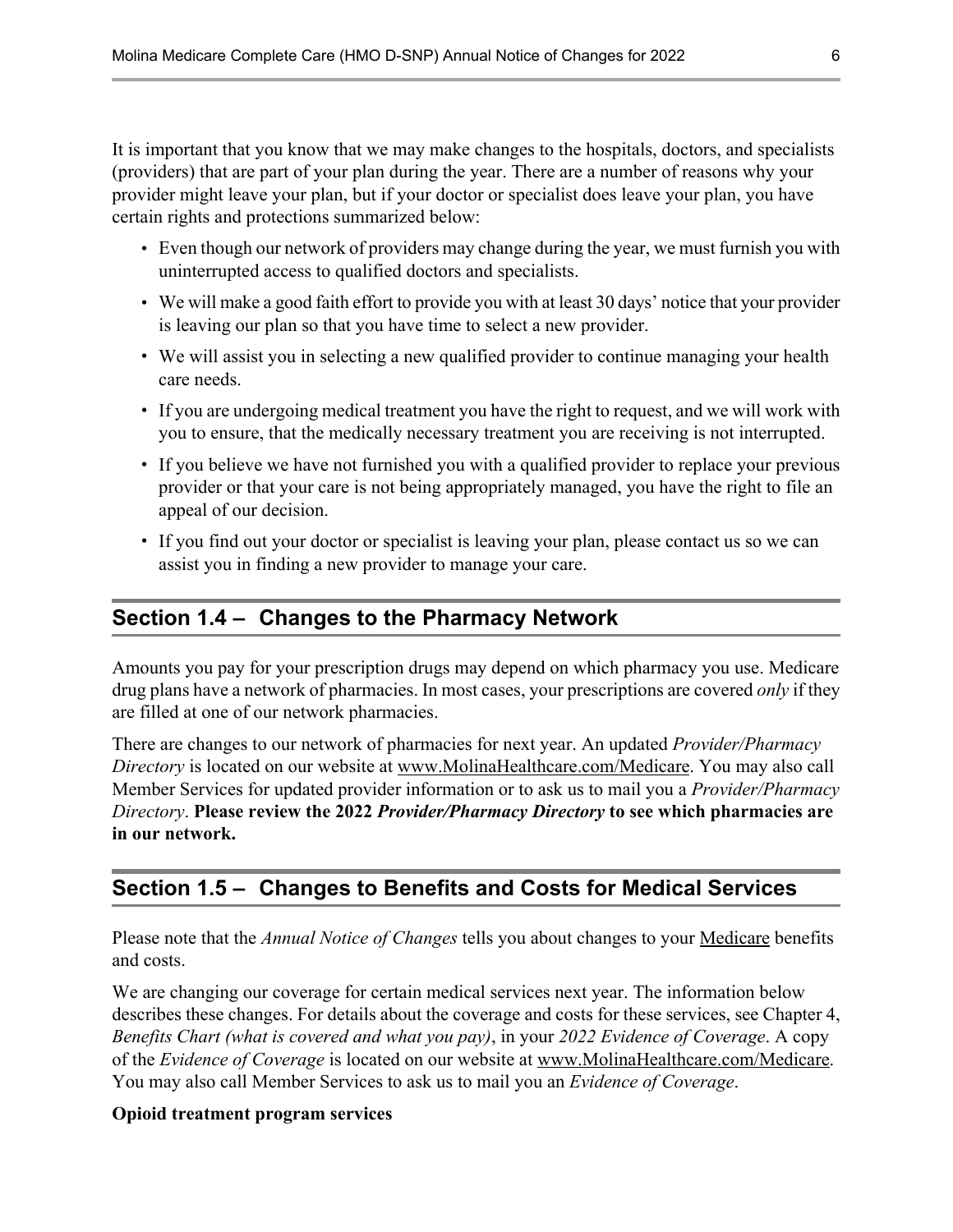<span id="page-10-0"></span>Members of our plan with opioid use disorder (OUD) can receive coverage of services to treat OUD through an Opioid Treatment Program (OTP) which includes the following services:

- 1 U.S. Food and Drug Administration (FDA)-approved opioid agonist and antagonist medication-assisted treatment (MAT) medications.
- Dispensing and administration of MAT medications (if applicable)
- Substance use counseling
- Individual and group therapy
- Toxicology testing
- Intake activities
- Periodic assessments

| Cost                                                                                     | 2021 (this year)                                                                                                                                             | 2022 (next year)                                                                                                                                                                                                                                                                                                            |
|------------------------------------------------------------------------------------------|--------------------------------------------------------------------------------------------------------------------------------------------------------------|-----------------------------------------------------------------------------------------------------------------------------------------------------------------------------------------------------------------------------------------------------------------------------------------------------------------------------|
| Transportation -<br>Non-emergency<br>(Supplemental)                                      | Your coverage includes up to<br>60 one-way trips every calendar<br>year for non-emergency<br>transportation.<br>Allowance rolls over to the next<br>quarter. | \$335 allowance every quarter<br>(3 months) for use to access<br>your choice of OTC or<br>Transportation services.<br>Allowance expires at the end of<br>each quarter and does not roll<br>over to the next quarter.<br>Simply use your MyChoice<br>Debit Card to pay the Provider<br>at the time services are<br>rendered. |
| Over-the-counter (OTC)<br>items (Supplemental)                                           | \$160 every quarter (3 months)<br>to spend on plan-approved OTC<br>items.<br>Allowance rolls over to the next<br>quarter.                                    | \$335 allowance every quarter<br>(3 months) for use to access<br>your choice of OTC or<br>Transportation services.<br>Allowance expires at the end of<br>each quarter and does not roll<br>over to the next quarter.<br>Simply use your MyChoice<br>Debit Card to pay the Provider<br>at the time services are<br>rendered. |
| <b>Part B Step Therapy</b><br>(Requires you to try a<br>specific drug to see if that can | Not covered                                                                                                                                                  | Part B Step Therapy may apply<br>to Part B drugs.                                                                                                                                                                                                                                                                           |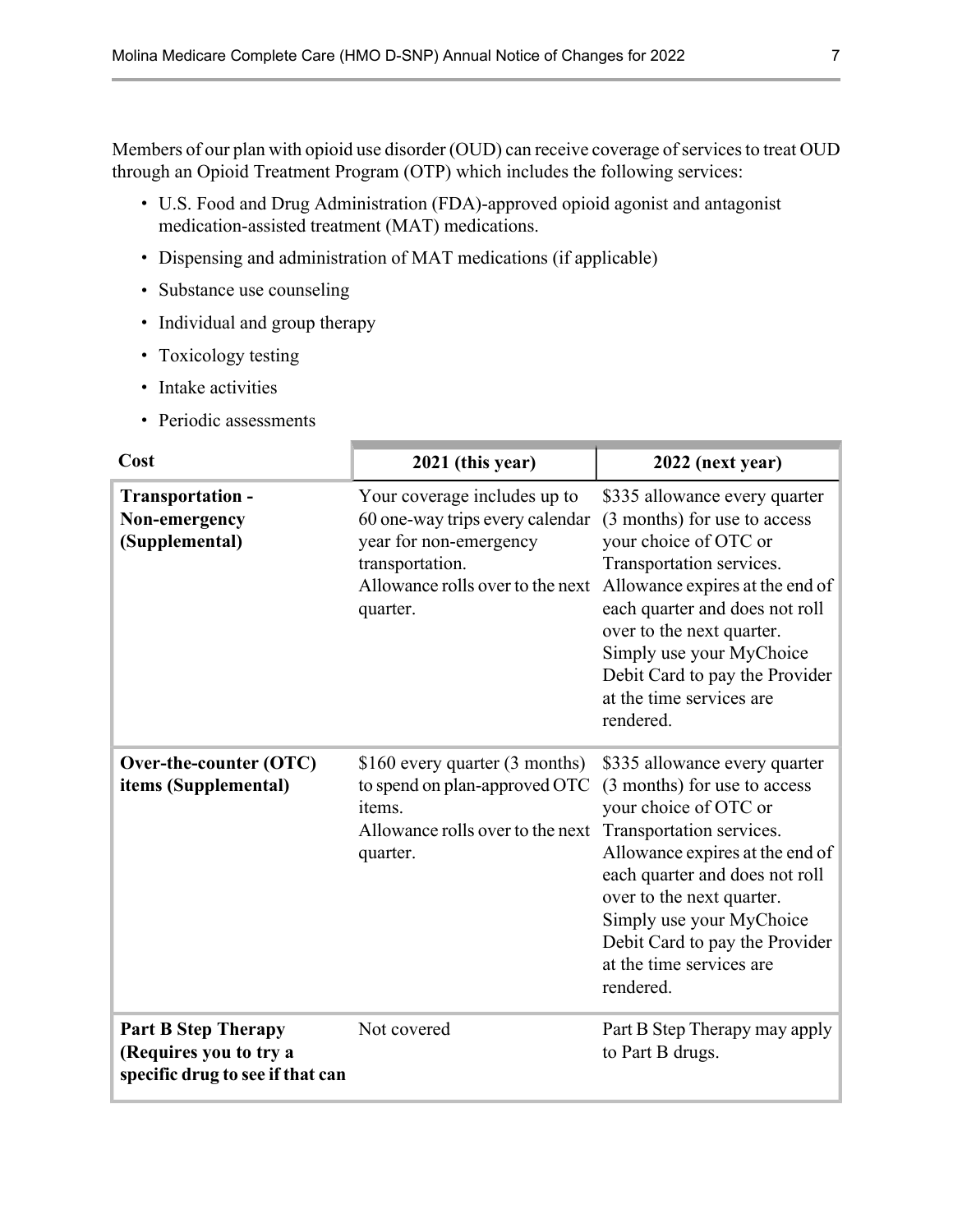| Cost                                          | 2021 (this year)                                                                                                                                                                                                                                                                                                                                                                                          | 2022 (next year)                                                                                                                                                                                                                                                                                                                                                                                                                                                                                                                                                                                                                                                                                                                                                                                 |
|-----------------------------------------------|-----------------------------------------------------------------------------------------------------------------------------------------------------------------------------------------------------------------------------------------------------------------------------------------------------------------------------------------------------------------------------------------------------------|--------------------------------------------------------------------------------------------------------------------------------------------------------------------------------------------------------------------------------------------------------------------------------------------------------------------------------------------------------------------------------------------------------------------------------------------------------------------------------------------------------------------------------------------------------------------------------------------------------------------------------------------------------------------------------------------------------------------------------------------------------------------------------------------------|
| help you before another drug<br>is approved.) |                                                                                                                                                                                                                                                                                                                                                                                                           |                                                                                                                                                                                                                                                                                                                                                                                                                                                                                                                                                                                                                                                                                                                                                                                                  |
| <b>Dental services</b><br>(Supplemental)      | \$3,500 maximum allowance<br>each calendar year for all<br>supplemental comprehensive<br>dental services, including<br>dentures.                                                                                                                                                                                                                                                                          | \$3,500 allowance every year<br>for use to access routine dental<br>services.<br>You will also receive a discount<br>card to be able to access<br>reduced rates at certain<br>providers just by showing your<br>card. You no longer need to use<br>the plan's vendor to access<br>these services.<br>Simply use your MyChoice<br>Debit Card to pay the Provider.                                                                                                                                                                                                                                                                                                                                                                                                                                 |
| <b>Vision care (Supplemental)</b>             | You pay a \$0 copay for up to<br>one routine eye exam and<br>refraction exam every calendar<br>year.<br>\$200 every calendar year for<br>eyewear.<br>Benefits must be provided by<br>the plan's contracted vendor.<br>Some routine services require<br>prior authorization.<br>Prior authorization is not<br>required to obtain<br>emergent/urgently needed<br>services or out of area renal<br>dialysis. | \$200 allowance every year for<br>eyewear and routine vision<br>services.<br>You will also receive a discount<br>card to be able to access<br>reduced rates at certain<br>providers just by showing your<br>card. You no longer need to use<br>the plan's vendor to access these<br>services.<br>Simply use your MyChoice<br>Debit Card to pay the Provider.<br>There may be changes to some<br>routine services that require<br>prior authorization. As long as<br>you are seeing a Provider in our<br>network, that Network Provider<br>will obtain any prior<br>authorization required.<br>If you use an out-of-network<br>provider, you will need to<br>obtain Prior Authorization.<br>Please contact Member<br>Services for assistance.<br>Prior authorization is not<br>required to obtain |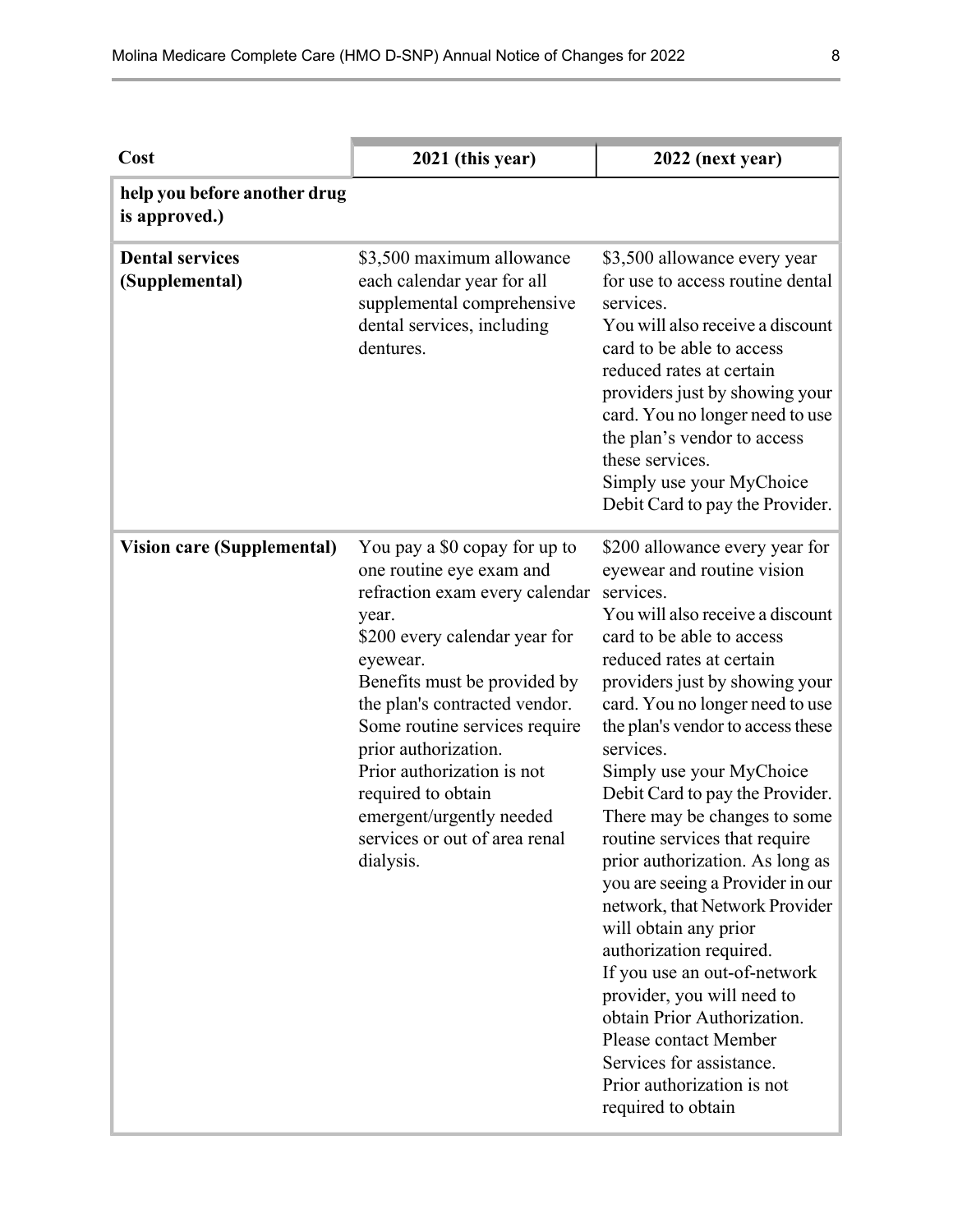| Cost                                                                              | 2021 (this year)                                                                                                                                                                                                                                                                                                                                                                                                                      | 2022 (next year)                                                                                                                                                                                                                                                                                                                                                                                                                                                                                                                                                                                                                                                                                                                                      |
|-----------------------------------------------------------------------------------|---------------------------------------------------------------------------------------------------------------------------------------------------------------------------------------------------------------------------------------------------------------------------------------------------------------------------------------------------------------------------------------------------------------------------------------|-------------------------------------------------------------------------------------------------------------------------------------------------------------------------------------------------------------------------------------------------------------------------------------------------------------------------------------------------------------------------------------------------------------------------------------------------------------------------------------------------------------------------------------------------------------------------------------------------------------------------------------------------------------------------------------------------------------------------------------------------------|
|                                                                                   |                                                                                                                                                                                                                                                                                                                                                                                                                                       | emergent/urgently needed<br>services or out of area renal<br>dialysis.                                                                                                                                                                                                                                                                                                                                                                                                                                                                                                                                                                                                                                                                                |
| <b>Hearing services</b><br>(Supplemental)                                         | You are allowed one<br>fitting/evaluation for hearing<br>aids every 2 calendar years.                                                                                                                                                                                                                                                                                                                                                 | You are allowed one<br>fitting/evaluation for hearing<br>aids every calendar year.                                                                                                                                                                                                                                                                                                                                                                                                                                                                                                                                                                                                                                                                    |
| <b>Prior Authorizations</b>                                                       | Prior authorization may not be<br>required for the following<br>benefits:<br>-Additional telehealth services<br>-Mental health specialty<br>services<br>-Outpatient substance abuse<br>services<br>-Podiatry services<br>-Psychiatric services<br>Some routine services require<br>prior authorization.<br>Prior authorization is not<br>required to obtain<br>emergent/urgently needed<br>services or out of area renal<br>dialysis. | Prior authorization may be<br>required for the following<br>benefits:<br>-Additional telehealth services<br>-Mental health specialty<br>services<br>-Outpatient substance abuse<br>services<br>-Podiatry services<br>-Psychiatric services<br>There may be changes to some<br>routine services that require<br>prior authorization. As long as<br>you are seeing a provider in our<br>network, that network provider<br>will obtain any prior<br>authorization required. If you<br>use an out-of-network provider,<br>you will need to obtain prior<br>authorization. Please contact<br>Member Services for<br>assistance. Prior authorization<br>is not required to obtain<br>emergent/urgently needed<br>services or out of area renal<br>dialysis. |
| <b>Special Supplemental</b><br><b>Benefits for the Chronically</b><br>Ill (SSBCI) | Not covered                                                                                                                                                                                                                                                                                                                                                                                                                           | Those that qualify will receive<br>a \$150 allowance every quarter<br>(3 months) for use to access one<br>or more of the following<br>supplemental benefits:<br>- Mental Health & Wellness<br>Applications                                                                                                                                                                                                                                                                                                                                                                                                                                                                                                                                            |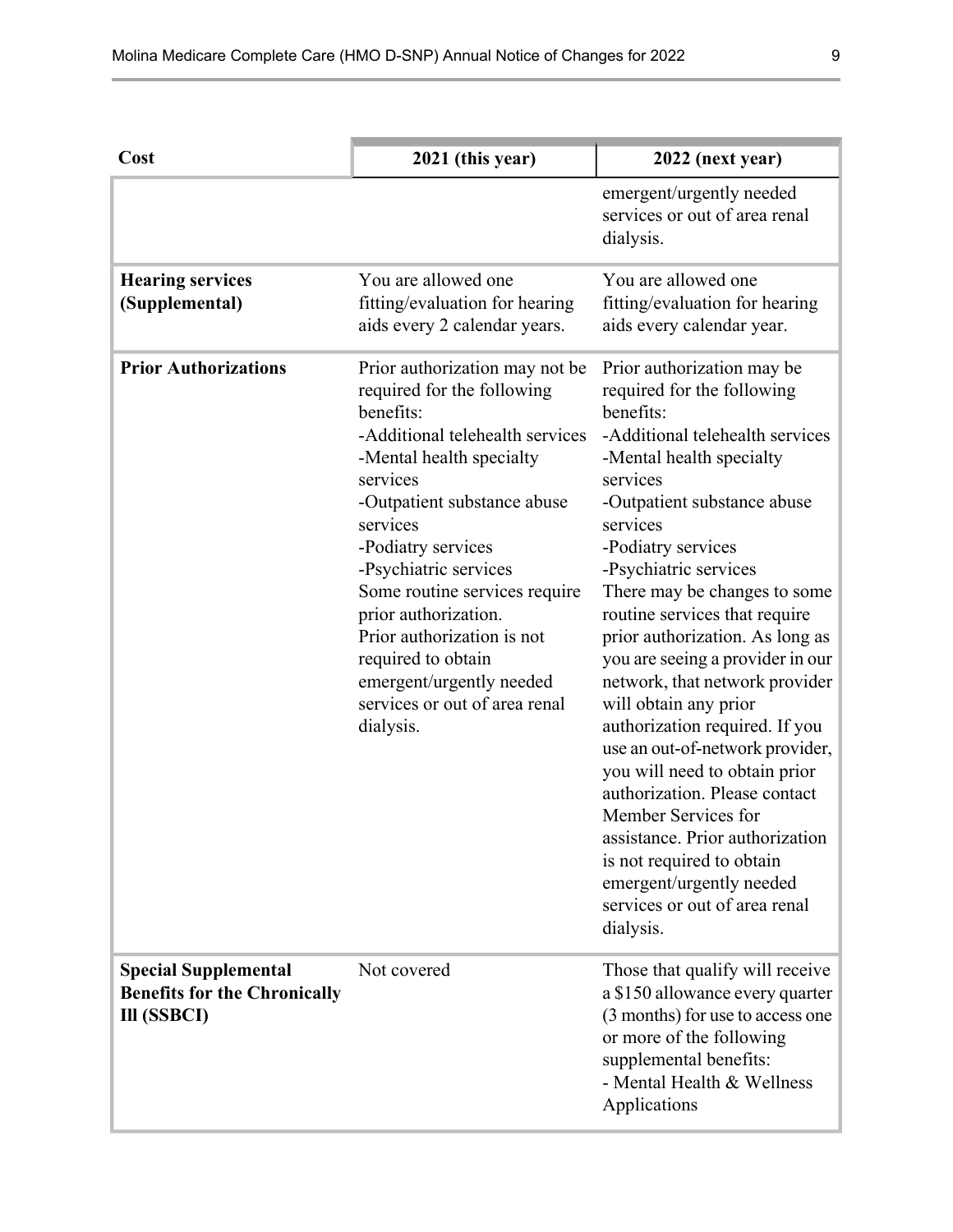<span id="page-13-0"></span>

| Cost             | 2021 (this year) | 2022 (next year)                                                                                                                                                                                                                                                                                            |
|------------------|------------------|-------------------------------------------------------------------------------------------------------------------------------------------------------------------------------------------------------------------------------------------------------------------------------------------------------------|
|                  |                  | - Pest Control<br>- Service Animal Supplies<br>- Non-Medicare covered<br>Genetic Test kits<br>Upon approval, your MyChoice<br>Debit card will be loaded with<br>your allowance to access your<br>benefit. Allowance expires at<br>the end of each quarter and<br>does not roll over to the next<br>quarter. |
| Food and produce | Not covered      | \$40 allowance every month for<br>healthy food and produce.<br>Upon approval, your MyChoice<br>Debit card will be loaded with<br>your allowance to access your<br>benefit.                                                                                                                                  |

# **Section 1.6 – Changes to Part D Prescription Drug Coverage**

#### **Changes to Our Drug List**

l

Our list of covered drugs is called a Formulary or "Drug List." A copy of our Drug List is provided electronically.

We made changes to our Drug List, including changes to the drugs we cover and changes to the restrictions that apply to our coverage for certain drugs. **Review the Drug List to make sure your drugs will be covered next year and to see if there will be any restrictions.** 

If you are affected by a change in drug coverage, you can:

- 1 **Work with your doctor (or other prescriber) and ask the plan to make an exception** to cover the drug. **We encourage current members** to ask for an exception before next year.
	- 4 To learn what you must do to ask for an exception, see Chapter 9 of your *Evidence of Coverage* (*What to do if you have a problem or complaint (coverage decisions, appeals, complaints))* or call Member Services.
- 1 **Work with your doctor (or prescriber) to find a different drug** that we cover. You can call Member Services to ask for a list of covered drugs that treat the same medical condition.

In some situations, we are required to cover a temporary supply of a non-formulary drug in the first 90 days of the plan year or the first 90 days of membership to avoid a gap in therapy. (To learn more about when you can get a temporary supply and how to ask for one, see Chapter 5, Section 5.2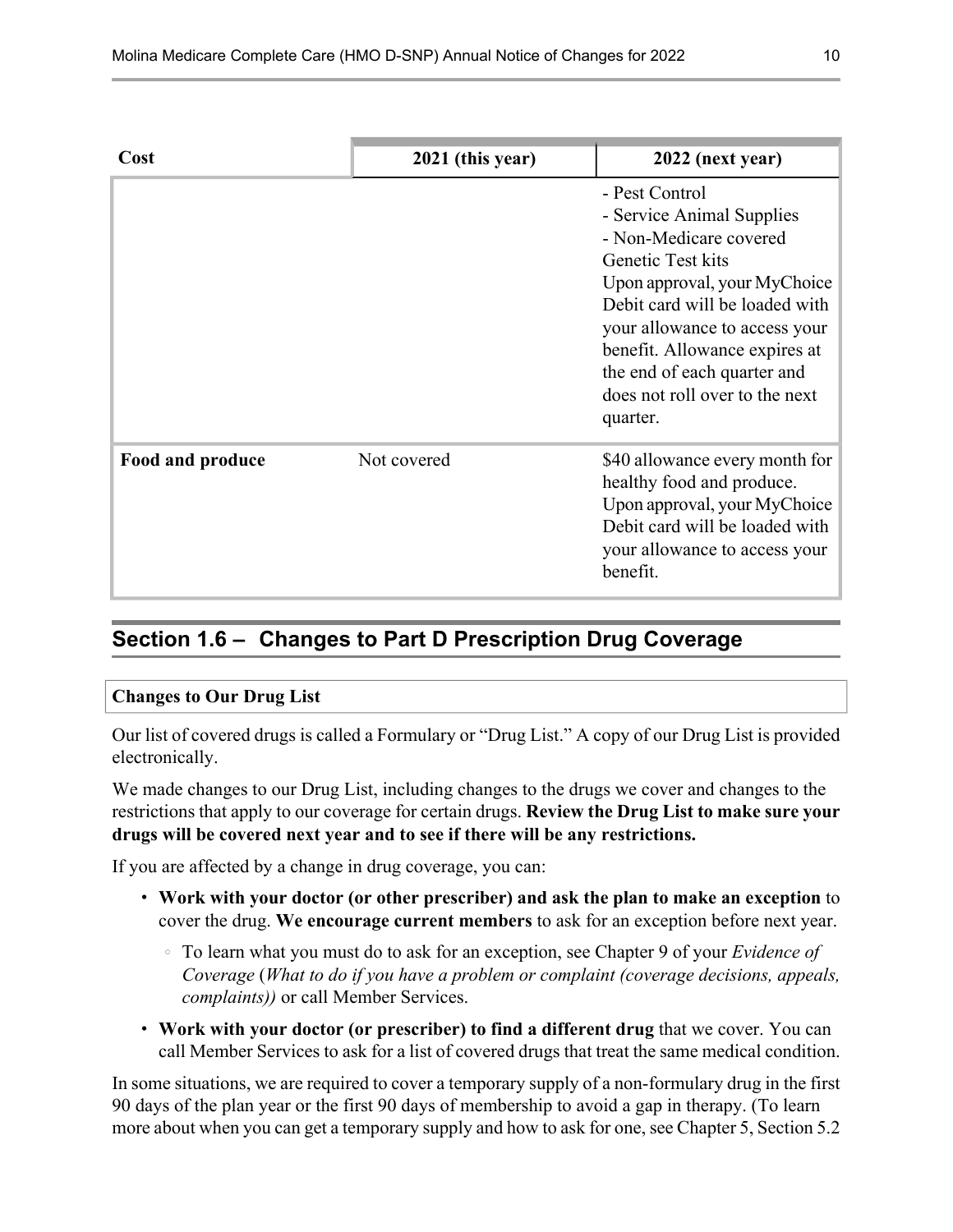of the *Evidence of Coverage*.) During the time when you are getting a temporary supply of a drug, you should talk with your doctor to decide what to do when your temporary supply runs out. You can either switch to a different drug covered by the plan or ask the plan to make an exception for you and cover your current drug.

Current formulary exceptions will be covered until the date on the approval letter sent to you. Authorizations span calendar years and you will receive a letter from us 45 days before your current authorization expires reminding you of the expiration.

Most of the changes in the Drug List are new for the beginning of each year. However, during the year, we might make other changes that are allowed by Medicare rules.

When we make these changes to the Drug List during the year, you can still work with your doctor (or other prescriber) and ask us to make an exception to cover the drug. We will also continue to update our online Drug List as scheduled and provide other required information to reflect drug changes. (To learn more about changes we may make to the Drug List, see Chapter 5, Section 6 of the Evidence of Coverage.)

**Changes to Prescription Drug Costs** 

*Note:* If you are in a program that helps pay for your drugs ("Extra Help"), **the information about costs for Part D prescription drugs may not apply to you.** We sent you a separate insert, called the "Evidence of Coverage Rider for People Who Get Extra Help Paying for Prescription Drugs" (also called the "Low Income Subsidy Rider" or the "LIS Rider"), which tells you about your drug costs. Because you receive "Extra Help" and haven't received this insert by September 30, please call Member Services and ask for the "LIS Rider."

There are four "drug payment stages." How much you pay for a Part D drug depends on which drug payment stage you are in. (You can look in Chapter 6, Section 2 of your *Evidence of Coverage*  for more information about the stages.)

The information below shows the changes for next year to the first two stages – the Yearly Deductible Stage and the Initial Coverage Stage. (Most members do not reach the other two stages – the Coverage Gap Stage or the Catastrophic Coverage Stage. To get information about your costs in these stages, look in your *Summary of Benefits* or at Chapter 6, Sections 6 and 7, in the *Evidence of Coverage*.)

#### **Changes to the Deductible Stage**

| <b>Stage</b>                                               | $2021$ (this year)                                       | 2022 (next year)                                                               |
|------------------------------------------------------------|----------------------------------------------------------|--------------------------------------------------------------------------------|
| <b>Stage 1: Yearly Deductible Stage</b> Because we have no | deductible, this payment<br>stage does not apply to you. | Because we have no<br>deductible, this payment<br>stage does not apply to you. |

#### **Changes to Your Cost Sharing in the Initial Coverage Stage**

To learn how copayments and coinsurance work, look at Chapter 6, Section 1.2, *Types of out-of-pocket costs you may pay for covered drugs* in your *Evidence of Coverage*.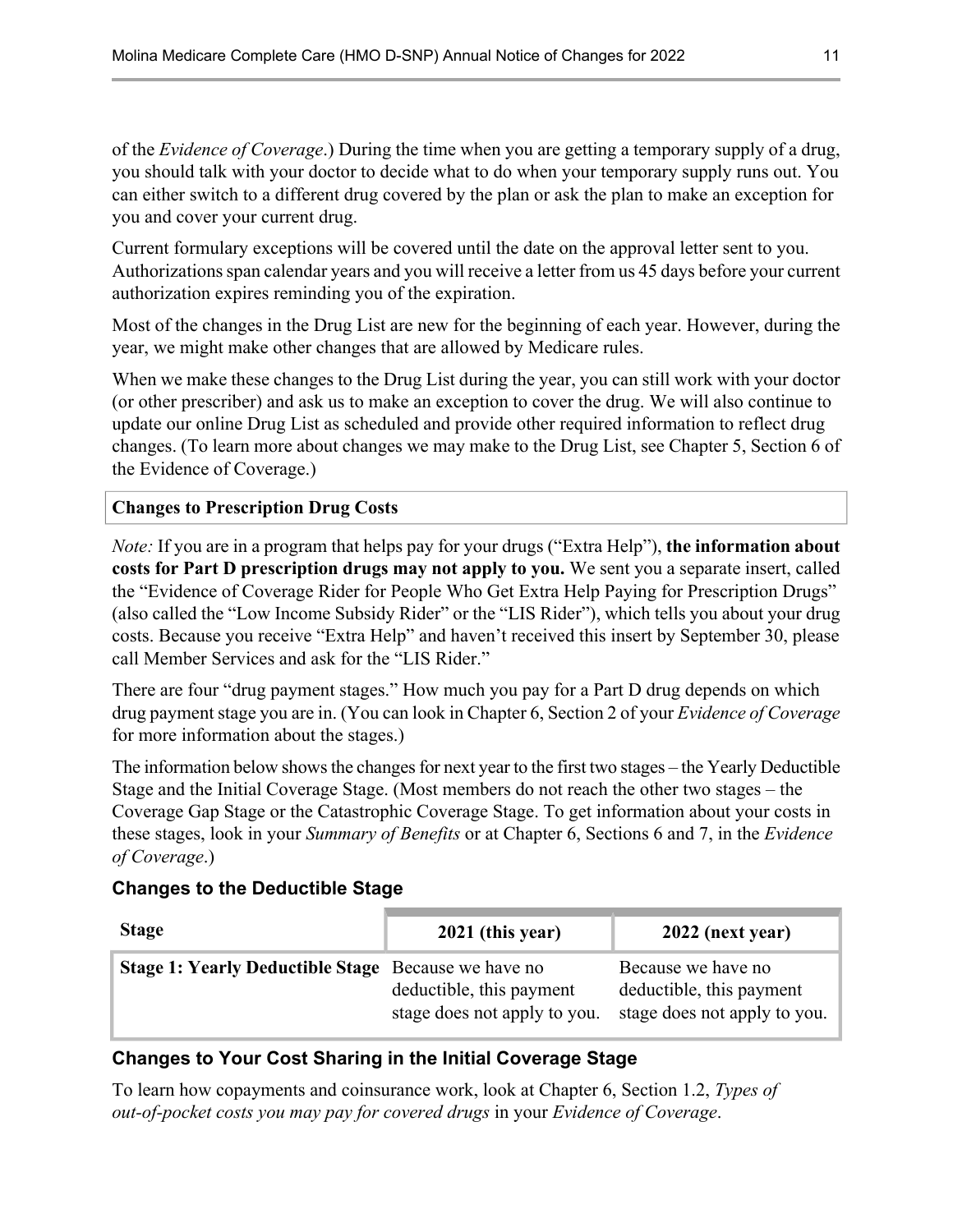| <b>Stage 2: Initial Coverage Stage</b><br>Once you pay the yearly deductible,<br>you move to the Initial Coverage<br>Stage. During this stage, the plan<br>pays its share of the cost of your<br>drugs and you pay your share of | Your cost for a one-month<br>supply filled at a network<br>pharmacy with standard cost<br>sharing:<br><b>Preferred Generic - Tier 1:</b>                                 | Your cost for a one-month<br>supply filled at a network<br>pharmacy with standard cost<br>sharing:            |
|----------------------------------------------------------------------------------------------------------------------------------------------------------------------------------------------------------------------------------|--------------------------------------------------------------------------------------------------------------------------------------------------------------------------|---------------------------------------------------------------------------------------------------------------|
|                                                                                                                                                                                                                                  |                                                                                                                                                                          |                                                                                                               |
|                                                                                                                                                                                                                                  |                                                                                                                                                                          | <b>Preferred Generic - Tier 1:</b>                                                                            |
| the cost.                                                                                                                                                                                                                        | You pay a \$0, \$1.30, or \$3.70<br>copay for generic drugs<br>prescription<br>(including brand drugs treated<br><b>Generic - Tier 2:</b><br>as generic) $$0, $4.00,$ or | You pay a \$0 copay per                                                                                       |
|                                                                                                                                                                                                                                  |                                                                                                                                                                          |                                                                                                               |
|                                                                                                                                                                                                                                  | \$9.20 copay for all other<br>drugs per prescription                                                                                                                     | You pay a \$0 copay per<br>prescription                                                                       |
|                                                                                                                                                                                                                                  | <b>Generic - Tier 2:</b>                                                                                                                                                 |                                                                                                               |
|                                                                                                                                                                                                                                  | You pay a \$0, \$1.30, or \$3.70                                                                                                                                         | <b>Preferred Brand - Tier 3:</b>                                                                              |
|                                                                                                                                                                                                                                  | copay for generic drugs<br>(including brand drugs treated<br>as generic) $$0, $4.00,$ or<br>\$9.20 copay for all other                                                   | You pay a \$0, \$1.35, or \$3.95<br>copay for generic drugs<br>(including brand drugs)<br>treated as generic) |
|                                                                                                                                                                                                                                  | drugs per prescription<br><b>Preferred Brand - Tier 3:</b>                                                                                                               | \$0, \$4.00, or \$9.85 copay for<br>all other drugs per<br>prescription                                       |
|                                                                                                                                                                                                                                  | You pay a \$0, \$1.30, or \$3.70                                                                                                                                         | <b>Non-Preferred Drug - Tier</b>                                                                              |
|                                                                                                                                                                                                                                  | copay for generic drugs                                                                                                                                                  | 4:                                                                                                            |
|                                                                                                                                                                                                                                  | (including brand drugs treated<br>as generic)                                                                                                                            | You pay a \$0, \$1.35, or \$3.95<br>copay for generic drugs                                                   |
|                                                                                                                                                                                                                                  | \$0, \$4.00, or \$9.20 copay for<br>all other drugs per                                                                                                                  | (including brand drugs)<br>treated as generic)                                                                |
|                                                                                                                                                                                                                                  | prescription                                                                                                                                                             | \$0, \$4.00, or \$9.85 copay for<br>all other drugs per                                                       |
| 4:                                                                                                                                                                                                                               | <b>Non-Preferred Drug - Tier</b>                                                                                                                                         | prescription                                                                                                  |
|                                                                                                                                                                                                                                  | You pay a \$0, \$1.30, or \$3.70                                                                                                                                         | <b>Specialty Tier - Tier 5:</b>                                                                               |
|                                                                                                                                                                                                                                  | copay for generic drugs<br>(including brand drugs treated<br>as generic)                                                                                                 | You pay a \$0, \$1.35, or \$3.95<br>copay for generic drugs<br>(including brand drugs)                        |
|                                                                                                                                                                                                                                  | \$0, \$4.00, or \$9.20 copay for                                                                                                                                         | treated as generic)                                                                                           |
|                                                                                                                                                                                                                                  | all other drugs per<br>prescription                                                                                                                                      | \$0, \$4.00, or \$9.85 copay for<br>all other drugs per<br>prescription                                       |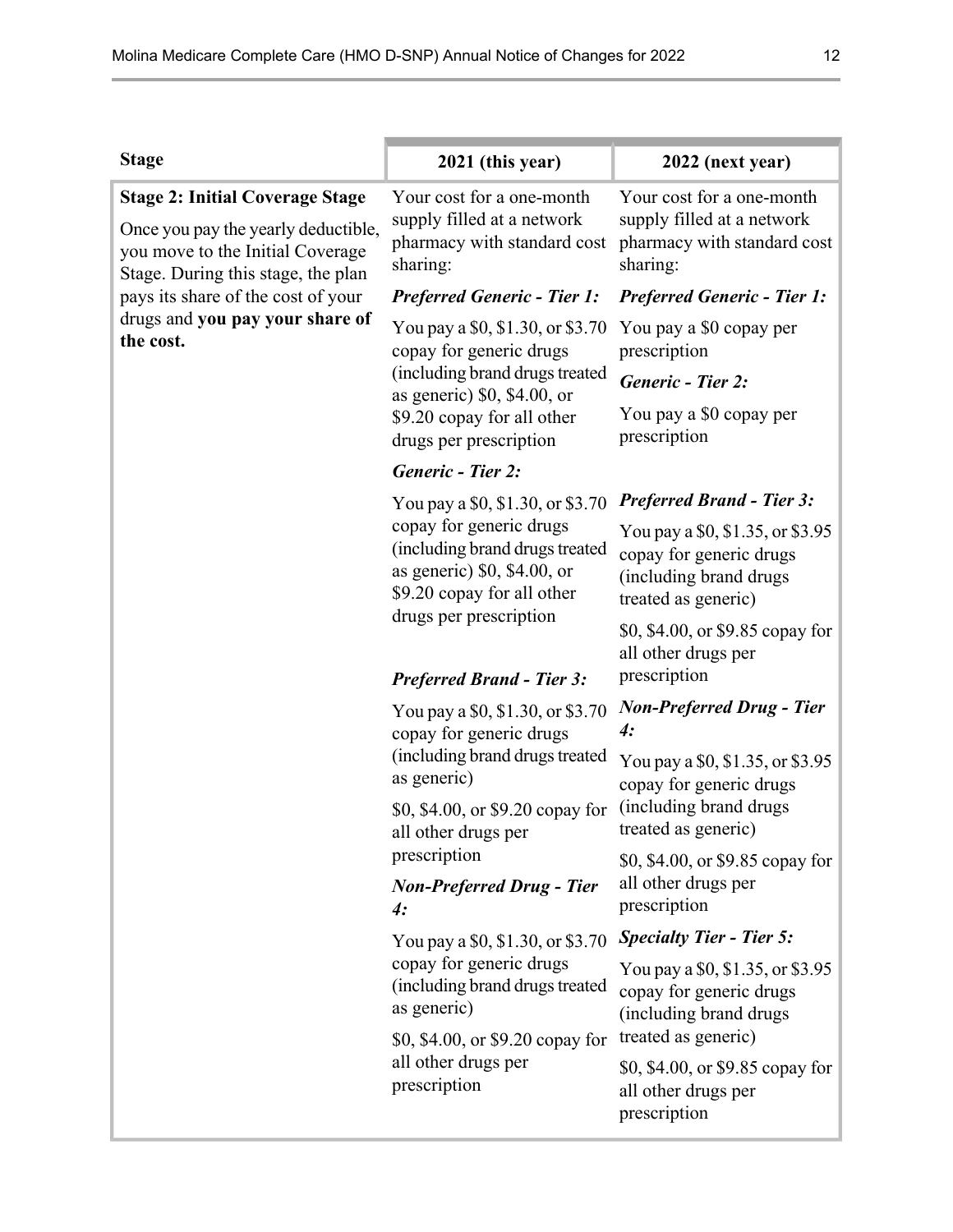| <b>Stage</b>                                                                                                                                                                                                                                                                                                                                                                                                                                                                                                                                          | 2021 (this year)                                                                                                    | 2022 (next year)                                                                                                    |
|-------------------------------------------------------------------------------------------------------------------------------------------------------------------------------------------------------------------------------------------------------------------------------------------------------------------------------------------------------------------------------------------------------------------------------------------------------------------------------------------------------------------------------------------------------|---------------------------------------------------------------------------------------------------------------------|---------------------------------------------------------------------------------------------------------------------|
|                                                                                                                                                                                                                                                                                                                                                                                                                                                                                                                                                       | <b>Specialty Tier - Tier 5:</b>                                                                                     |                                                                                                                     |
|                                                                                                                                                                                                                                                                                                                                                                                                                                                                                                                                                       | You pay a \$0, \$1.30, or \$3.70<br>copay for generic drugs<br>(including brand drugs treated<br>as generic)        |                                                                                                                     |
|                                                                                                                                                                                                                                                                                                                                                                                                                                                                                                                                                       | \$0, \$4.00, or \$9.20 copay for<br>all other drugs per<br>prescription                                             |                                                                                                                     |
| <b>Stage 2: Initial Coverage Stage</b><br>(continued)<br>The costs in this row are for a<br>one-month (31-day) supply when<br>you fill your prescription at a<br>network pharmacy that provides<br>standard cost sharing. For<br>information about the costs for a<br>long-term supply, or for mail-order<br>prescriptions, look in Chapter 6,<br>Section 5 of your Evidence of<br>Coverage.<br>We changed the tier for some of the<br>drugs on our Drug List. To see if<br>your drugs will be in a different tier,<br>look them up on the Drug List. | Once your total drug costs<br>have reached \$4,130, you will<br>move to the next stage (the<br>Coverage Gap Stage). | Once your total drug costs<br>have reached \$4,430, you<br>will move to the next stage<br>(the Coverage Gap Stage). |

#### **Changes to the Coverage Gap and Catastrophic Coverage Stages**

The Coverage Gap Stage and the Catastrophic Coverage Stage are two other drug coverage stages for people with high drug costs. **Most members do not reach either stage**.

For information about your costs in these stages, look at your *Summary of Benefits* or at Chapter 6, Sections 6 and 7, in your *Evidence of Coverage*.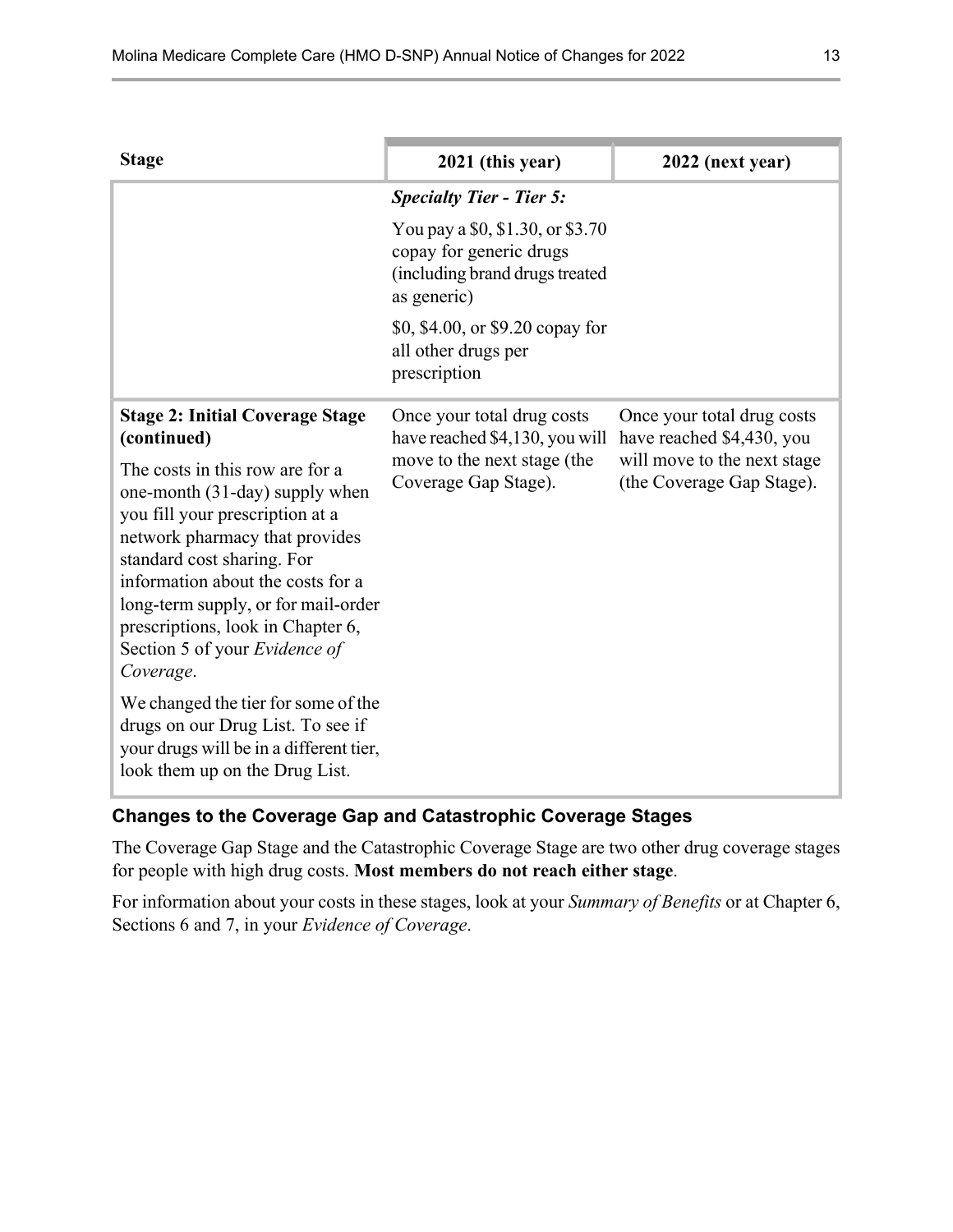# <span id="page-17-0"></span>**SECTION 2 Deciding Which Plan to Choose**

# **Section 2.1 – If you want to stay in Molina Medicare Complete Care (HMO D-SNP)**

**To stay in our plan you don't need to do anything.** If you do not sign up for a different plan or change to Original Medicare by December 7, you will automatically be enrolled in our Molina Medicare Complete Care.

# **Section 2.2 – If you want to change plans**

We hope to keep you as a member next year but if you want to change for 2022 follow these steps:

#### **Step 1: Learn about and compare your choices**

- 1 You can join a different Medicare health plan,
- 1 *-- OR*-- You can change to Original Medicare. If you change to Original Medicare, you will need to decide whether to join a Medicare drug plan.

To learn more about Original Medicare and the different types of Medicare plans, read the *Medicare & You 2022* handbook, call your State Health Insurance Assistance Program (see Section [4](#page-18-0) ), or call Medicare (see Section [6.2\)](#page-20-0).

You can also find information about plans in your area by using the Medicare Plan Finder on the Medicare website. Go to [www.medicare.gov/plan-compare.](http://www.medicare.gov/plan-compare) **Here, you can find information about costs, coverage, and quality ratings for Medicare plans.** 

#### **Step 2: Change your coverage**

l

- 1 To change **to a different Medicare health plan**, enroll in the new plan. You will automatically be disenrolled from Molina Medicare Complete Care (HMO D-SNP).
- 1 To **change to Original Medicare with a prescription drug plan,** enroll in the new drug plan. You will automatically be disenrolled from Molina Medicare Complete Care (HMO D-SNP).
- 1 To **change to Original Medicare without a prescription drug plan**, you must either:
	- ↑ Send us a written request to disenroll. Contact Member Services if you need more information on how to do this (phone numbers are in Section [6.1](#page-19-0) of this booklet).
	- 4  *or* Contact **Medicare**, at 1-800-MEDICARE (1-800-633-4227), 24 hours a day, 7 days a week, and ask to be disenrolled. TTY users should call 1-877-486-2048.

If you switch to Original Medicare and do **not** enroll in a separate Medicare prescription drug plan, Medicare may enroll you in a drug plan unless you have opted out of automatic enrollment.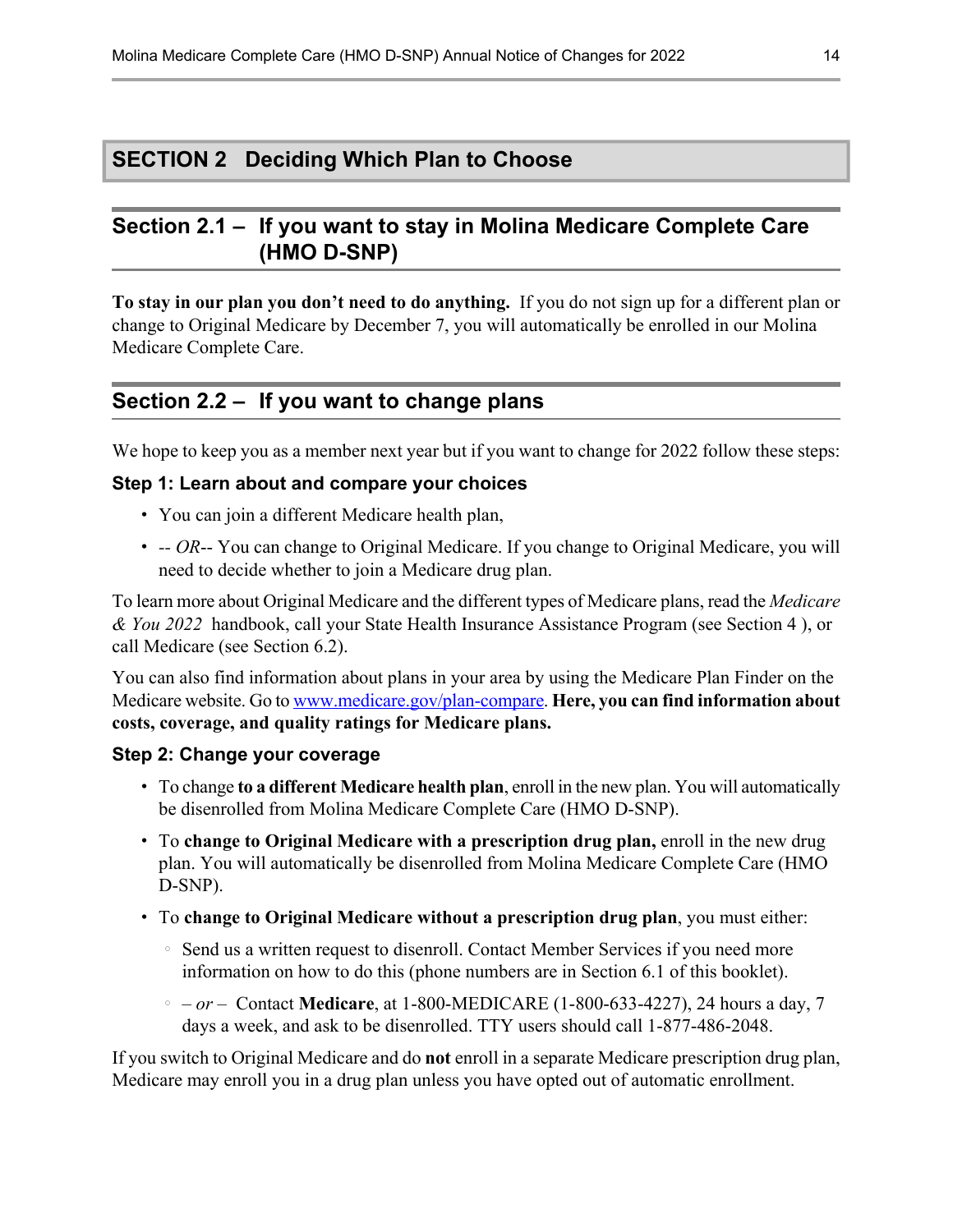# <span id="page-18-0"></span>**SECTION 3 Changing Plans**

If you want to change to a different plan or Original Medicare for next year, you can do it from **October 15 until December 7**. The change will take effect on January 1, 2022.

#### **Are there other times of the year to make a change?**

In certain situations, changes are also allowed at other times of the year. For example, people with Medicaid, those who get "Extra Help" paying for their drugs, those who have or are leaving employer coverage, and those who move out of the service area may be allowed to make a change at other times of the year.

If you enrolled in a Medicare Advantage plan for January 1, 2022, and don't like your plan choice, you can switch to another Medicare health plan (either with or without Medicare prescription drug coverage) or switch to Original Medicare (either with or without Medicare prescription drug coverage) between January 1 and March 31, 2022. For more information, see Chapter 10, Section 2.3 of the *Evidence of Coverage*.

# **SECTION 4 Programs That Offer Free Counseling about Medicare and Medicaid**

The State Health Insurance Assistance Program (SHIP) is a government program with trained counselors in every state. In Idaho, the SHIP is called *Senior Health Insurance Benefits Advisors Program - SHIBA*.

Senior Health Insurance Benefits Advisors Program - SHIBA is independent (not connected with any insurance company or health plan). It is a state program that gets money from the Federal government to give **free** local health insurance counseling to people with Medicare. Senior Health Insurance Benefits Advisors Program - SHIBA counselors can help you with your Medicare questions or problems. They can help you understand your Medicare plan choices and answer questions about switching plans. You can call Senior Health Insurance Benefits Advisors Program - SHIBA at (800) 247-4422. You can learn more about Senior Health Insurance Benefits Advisors Program - SHIBA by visiting their website (<http://www.doi.idaho.gov/shiba/>).

For questions about your Medicaid benefits, contact Idaho Department of Health and Welfare at (877) 456-1233, TTY: (208) 332-7205, Monday - Friday, 8:00 a.m. - 5:00 p.m. MT. Ask how joining another plan or returning to Original Medicare affects how you get your Medicaid coverage.

# **SECTION 5 Programs That Help Pay for Prescription Drugs**

You may qualify for help paying for prescription drugs. Below we list different kinds of help:

1 **"Extra Help" from Medicare.** Because you have Medicaid, you are already enrolled in "Extra Help," also called the Low Income Subsidy. "Extra Help" pays some of your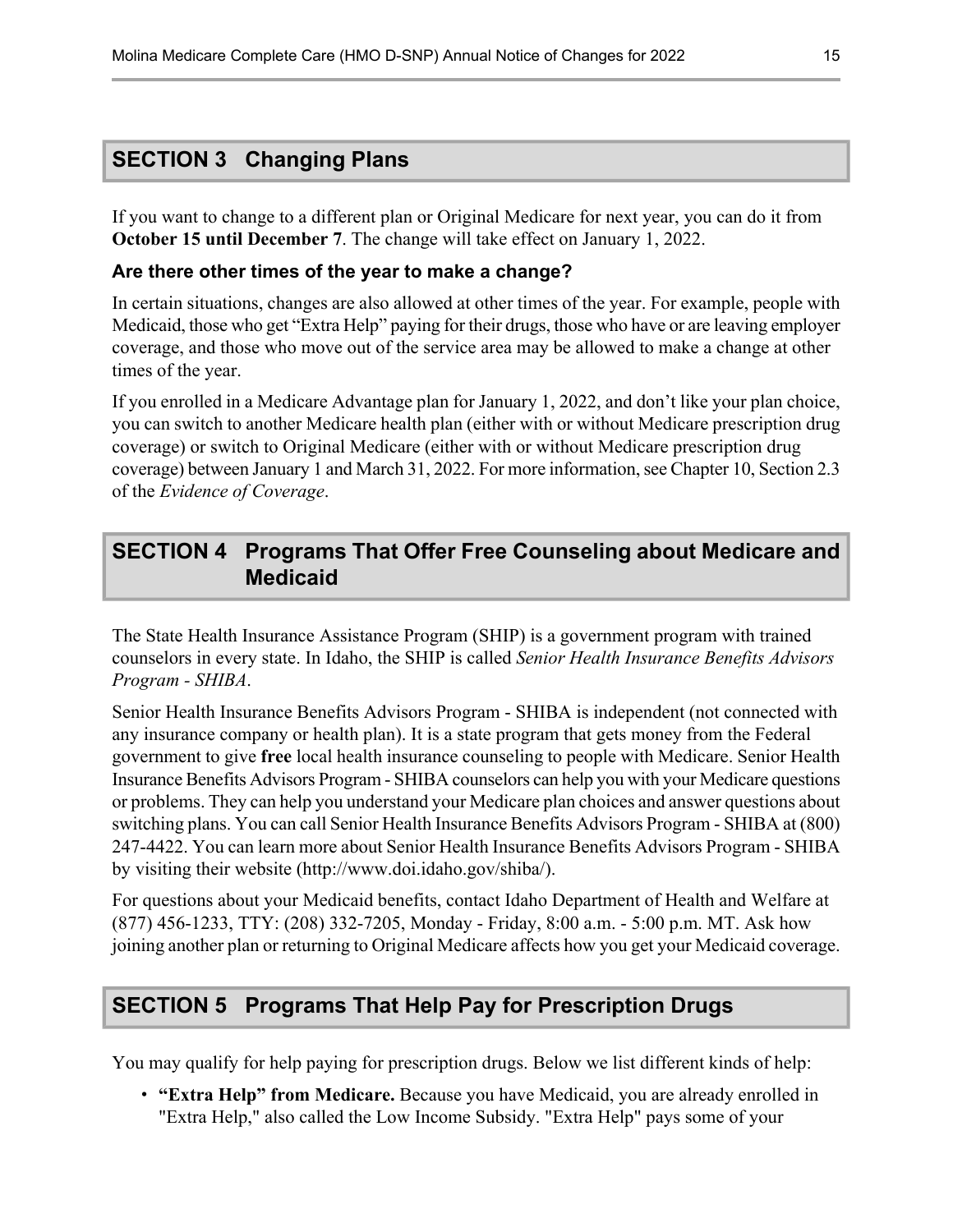<span id="page-19-0"></span>prescription drug premiums, annual deductibles and coinsurance. Because you qualify, you do not have a coverage gap or late enrollment penalty. If you have questions about "Extra Help," call:

- $\degree$  1-800-MEDICARE (1-800-633-4227). TTY users should call 1-877-486-2048, 24 hours a day/7 days a week;
- The Social Security Office at 1-800-772-1213 between 7 am and 7 pm, Monday through Friday. TTY users should call, 1-800-325-0778 (applications); or
- Your State Medicaid Office (applications).
- 1 **Help from your state's pharmaceutical assistance program.** Idaho has a program called Idaho HIV State Prescription Assistance Program - IDAGAP that helps people pay for prescription drugs based on their financial need, age, or medical condition. To learn more about the program, check with your State Health Insurance Assistance Program (the name and phone numbers for this organization are in Section [4](#page-18-0) of this booklet).
- 1 **Prescription Cost-sharing Assistance for Persons with HIV/AIDS.** The AIDS Drug Assistance Program (ADAP) helps ensure that ADAP-eligible individuals living with HIV/ AIDS have access to life-saving HIV medications. Individuals must meet certain criteria, including proof of State residence and HIV status, low income as defined by the State, and uninsured/under-insured status. Medicare Part D prescription drugs that are also covered by ADAP qualify for prescription cost-sharing assistance through the Idaho Ryan White Part B Program*.* For information on eligibility criteria, covered drugs, or how to enroll in the program, please call (208) 334-5612*.*

# **SECTION 6 Questions?**

# **Section 6.1 – Getting Help from Molina Medicare Complete Care (HMO D-SNP)**

Questions? We're here to help. Please call Member Services at (844) 239-4913. (TTY only, call 711.) We are available for phone calls 7 days a week, 8:00 a.m. to 8:00 p.m., local time. Calls to these numbers are free.

#### **Read your 2022** *Evidence of Coverage* **(it has details about next year's benefits and costs)**

This *Annual Notice of Changes* gives you a summary of changes in your benefits and costs for 2022. For details, look in the 2022 *Evidence of Coverage* for Molina Medicare Complete Care (HMO D-SNP). The *Evidence of Coverage* is the legal, detailed description of your plan benefits. It explains your rights and the rules you need to follow to get covered services and prescription drugs. A copy of the *Evidence of Coverage* is located on our website at [www.MolinaHealthcare.com/Medicare](http://www.MolinaHealthcare.com/Medicare). You may also call Member Services to ask us to mail you an *Evidence of Coverage*.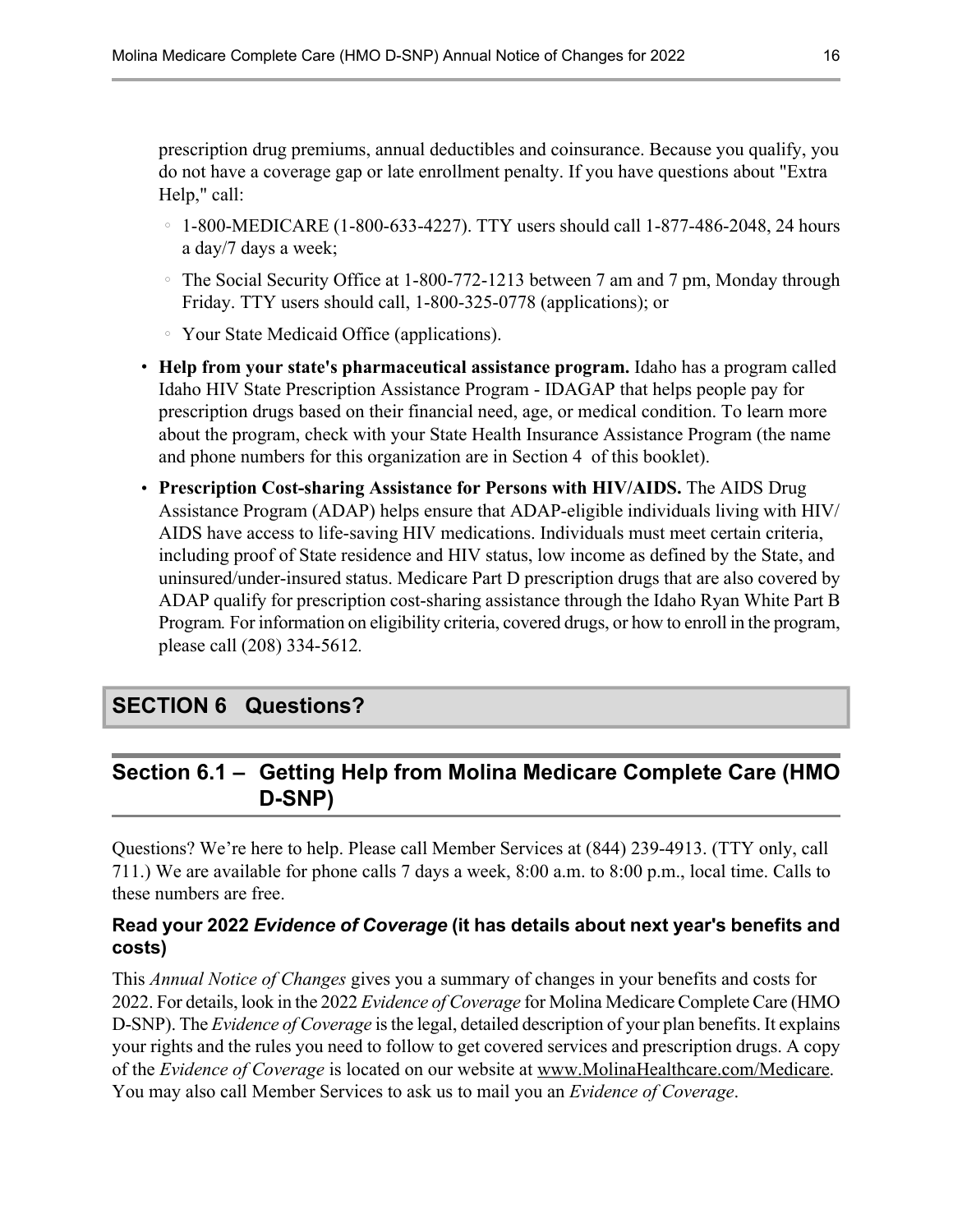#### <span id="page-20-0"></span>**Visit our Website**

l

l

You can also visit our website at [www.MolinaHealthcare.com/Medicare.](http://www.MolinaHealthcare.com/Medicare) As a reminder, our website has the most up-to-date information about our provider network (*Provider/Pharmacy Directory*) and our list of covered drugs (Formulary/Drug List).

# **Section 6.2 – Getting Help from Medicare**

To get information directly from Medicare:

#### **Call 1-800-MEDICARE (1-800-633-4227)**

You can call 1-800-MEDICARE (1-800-633-4227), 24 hours a day, 7 days a week. TTY users should call 1-877-486-2048.

#### **Visit the Medicare Website**

You can visit the Medicare website [\(www.medicare.gov](http://www.medicare.gov)). It has information about cost, coverage, and quality ratings to help you compare Medicare health plans. You can find information about plans available in your area by using the Medicare Plan Finder on the Medicare website. (To view the information about plans, go to [www.medicare.gov/plan-compare\)](http://www.medicare.gov/plan-compare).

#### **Read** *Medicare & You 2022*

You can read the *Medicare & You 2022* handbook. Every year in the fall, this booklet is mailed to people with Medicare. It has a summary of Medicare benefits, rights and protections, and answers to the most frequently asked questions about Medicare. If you don't have a copy of this booklet, you can get it at the Medicare website [\(www.medicare.gov\)](http://www.medicare.gov) or by calling 1-800-MEDICARE (1-800-633-4227), 24 hours a day, 7 days a week. TTY users should call 1-877-486-2048.

## **Section 6.3 – Getting Help from Medicaid**

To get information from Medicaid you can call Idaho Department of Health and Welfare at (877) 456-1233. TTY users should call TTY: (208) 332-7205.